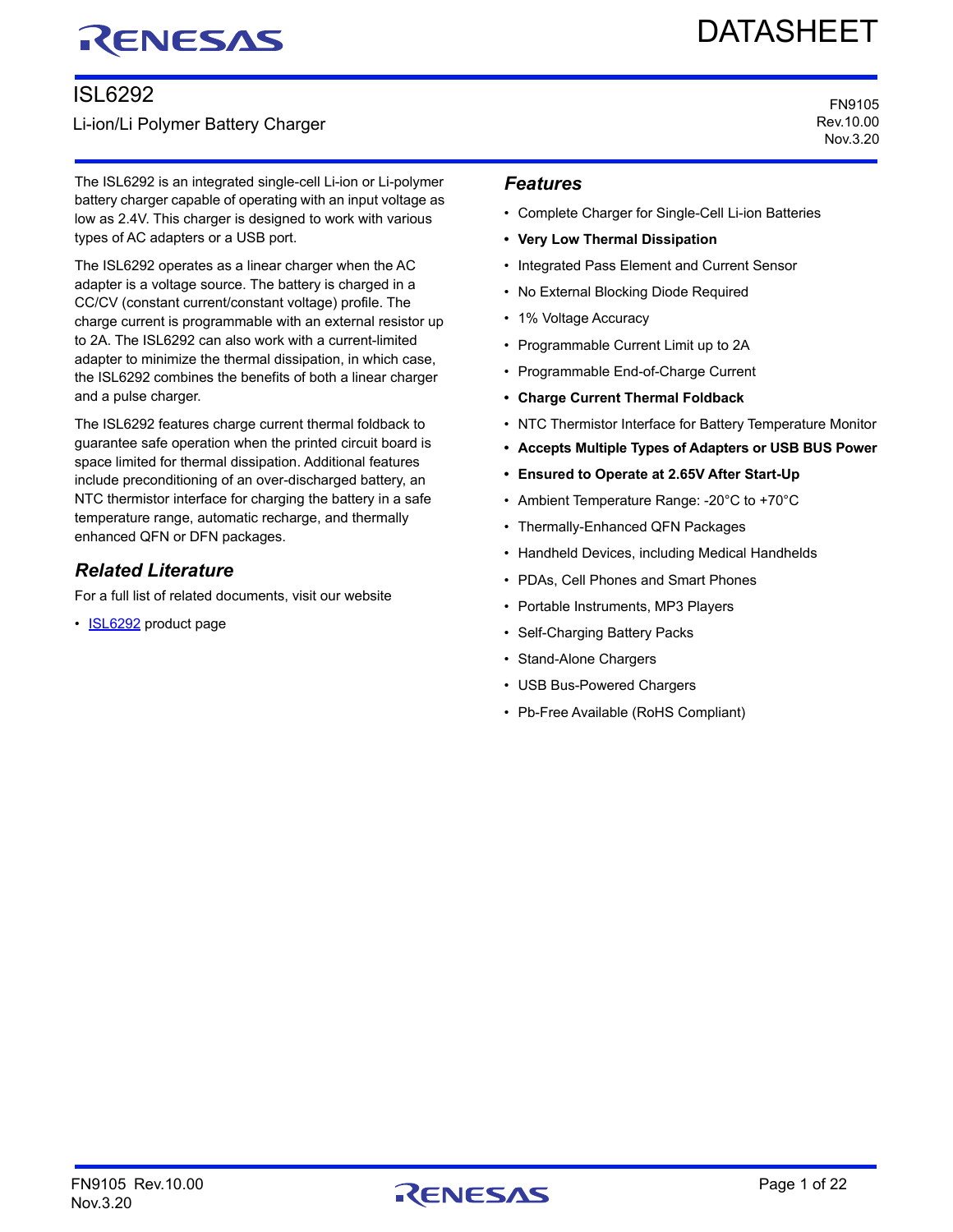## *Overview*

*Typical Applications*



**FIGURE 1. TYPICAL APPLICATION CIRCUIT FOR 4X5 OR 5X5 QFN PACKAGE OPTIONS**



**FIGURE 2. TYPICAL APPLICATION CIRCUIT FOR 3X3 DFN PACKAGE OPTION**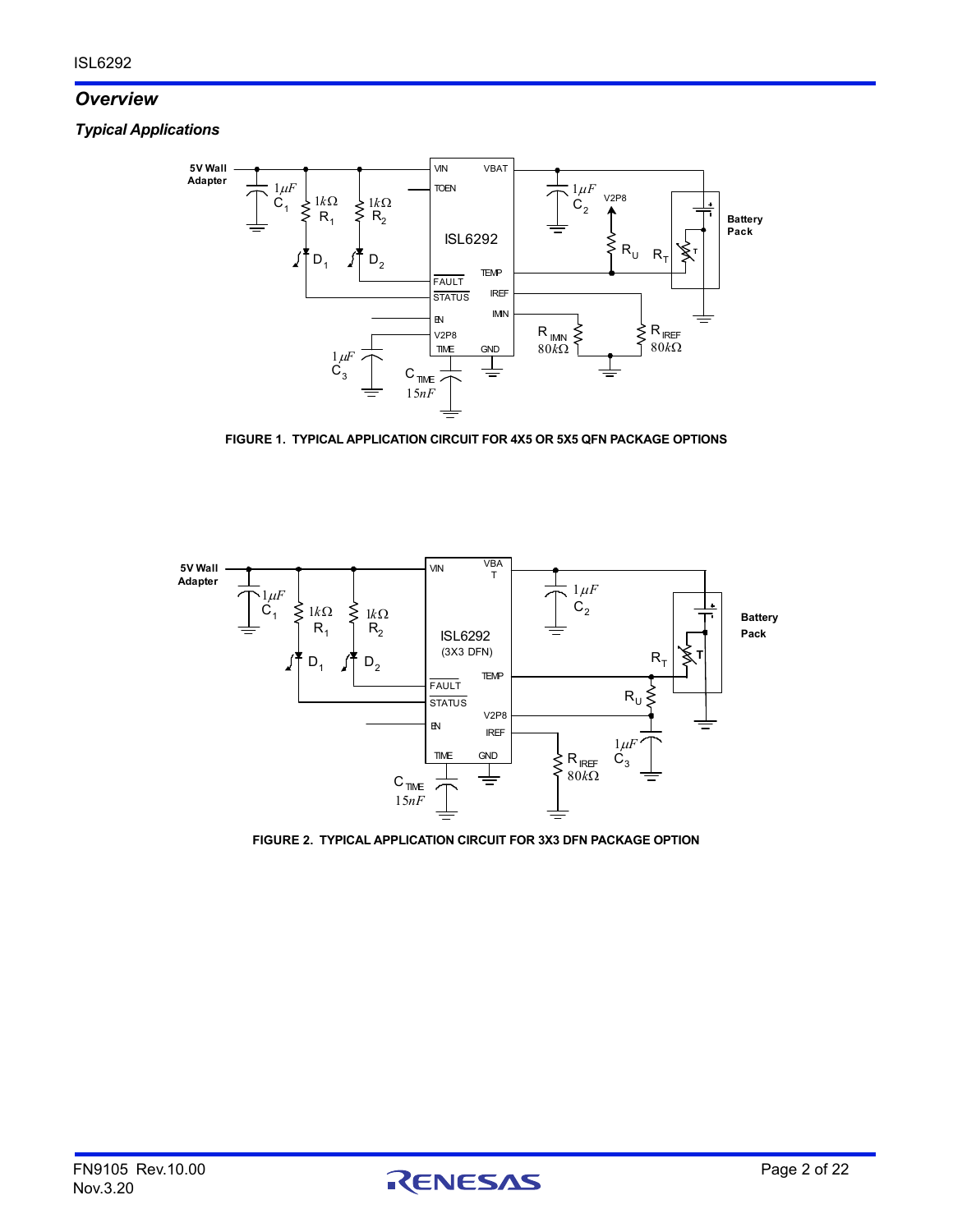## *Block Diagram*



<span id="page-2-0"></span>NOTE: For the 3x3 DFN package, the TOEN pin is left floating and the IMIN pin is connected to the V2P8 pin internally.

**FIGURE 3. BLOCK PROGRAM**

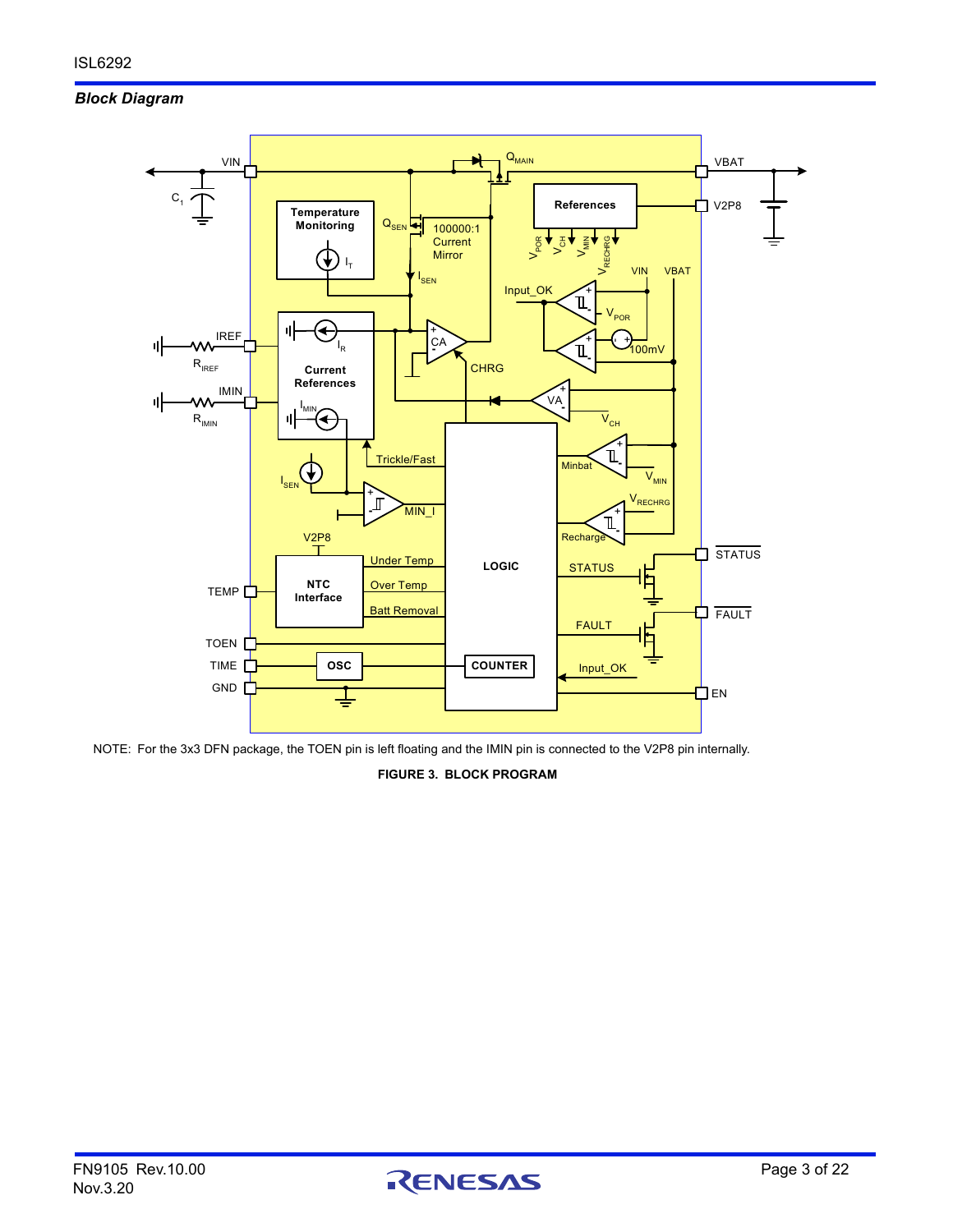## *Ordering Information*

| <b>PART NUMBER</b><br>(Notes 2, 3) | <b>PART MARKING</b>                           | TEMP. RANGE (°C)                              | <b>TAPE AND REEL</b><br>(Units) (Note 1) | <b>PACKAGE</b><br>(RoHS Compliant) | PKG.<br>$DWG.$ # |
|------------------------------------|-----------------------------------------------|-----------------------------------------------|------------------------------------------|------------------------------------|------------------|
| ISL6292-1CR3Z                      | 921Z                                          | $-20$ to $+70$                                |                                          | 10 Ld 3x3 DFN                      | L10.3x3          |
| ISL6292-1CR3Z-T                    | 921Z                                          | $-20$ to $+70$                                | 6k                                       | 10 Ld 3x3 DFN                      | L10.3x3          |
| ISL6292-2CR3Z                      | 922Z                                          | $-20$ to $+70$                                |                                          | 10 Ld 3x3 DFN                      | L10.3x3          |
| ISL6292-2CR3Z-T                    | 922Z                                          | $-20$ to $+70$                                | 6k                                       | 10 Ld 3x3 DFN                      | L10.3x3          |
| ISL6292-1CR4Z                      | 629 21 CR4Z                                   | $-20$ to $+70$                                |                                          | 16 Ld 4x4 QFN                      | L16.4x4          |
| ISL6292-1CR4Z-T                    | 629 21 CR4Z                                   | $-20$ to $+70$                                | 6k                                       | 16 Ld 4x4 QFN                      | L16.4x4          |
| ISL6292-2CR4Z                      | 629 22CR4Z                                    | $-20$ to $+70$                                | $\overline{\phantom{a}}$                 | 16 Ld 4x4 QFN                      | L16.4x4          |
| ISL6292-2CR4Z-T                    | 629 22CR4Z                                    | $-20$ to $+70$                                | 6k                                       | 16 Ld 4x4 QFN                      | L16.4x4          |
| ISL6292-1CR5Z                      | 6292-1CR5Z                                    | $-20$ to $+70$                                |                                          | 16 Ld 5x5 QFN                      | L16.5x5B         |
| ISL6292-1CR5Z-T                    | 6292-1CR5Z                                    | $-20$ to $+70$                                | 6k                                       | 16 Ld 5x5 QFN                      | L16.5x5B         |
| ISL6292-2CR5Z                      | 6292-2CR5Z                                    | $-20$ to $+70$                                |                                          | 16 Ld 5x5 QFN                      | L16.5x5B         |
| ISL6292-2CR5Z-T                    | 6292-2CR5Z                                    | $-20$ to $+70$                                | 6k                                       | 16 Ld 5x5 QFN                      | L16.5x5B         |
| ISL6292EVAL1Z                      |                                               | Evaluation Board for the 3x3 DFN Package Part |                                          |                                    |                  |
| ISL6292EVAL2Z                      | Evaluation Board for the 4x4 QFN Package Part |                                               |                                          |                                    |                  |

NOTES:

<span id="page-3-2"></span>1. See **TB347** for details about reel specifications.

<span id="page-3-0"></span>2. These Pb-free plastic packaged products employ special Pb-free material sets, molding compounds/die attach materials, and 100% matte tin plate plus anneal (e3 termination finish, which is RoHS compliant and compatible with both SnPb and Pb-free soldering operations). Pb-free products are MSL classified at Pb-free peak reflow temperatures that meet or exceed the Pb-free requirements of IPC/JEDEC J-STD-020.

<span id="page-3-1"></span>3. For Moisture Sensitivity Level (MSL), see the **ISL6292** device page. For more information about MSL, see [TB363](https://www.renesas.com/doc/tech-brief/tb363.pdf).

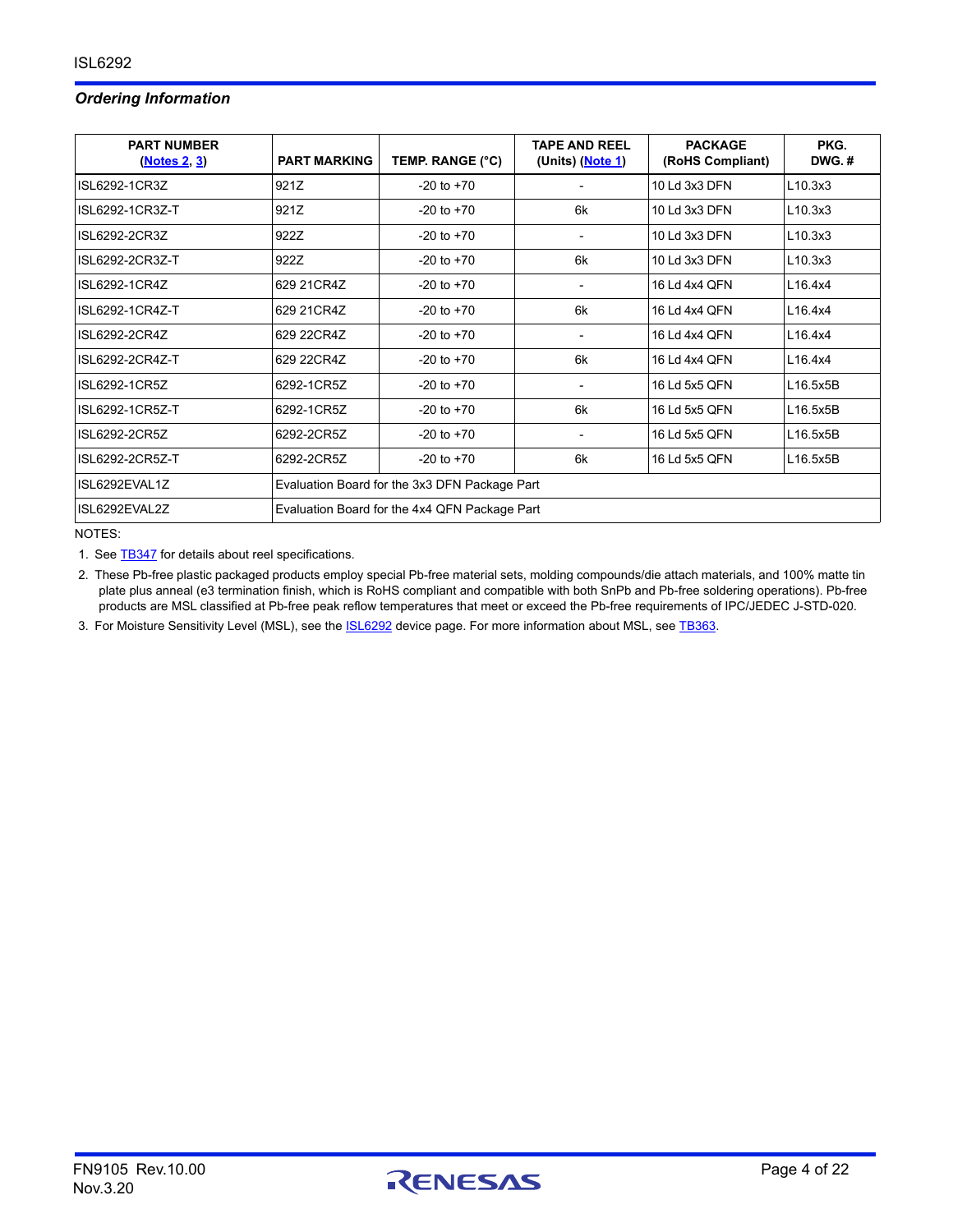## *Pin Configuration*





## *Pin Descriptions*

## *VIN (Pin 1, 15, 16 for 4x4, 5x5; Pin 1 for 3x3)*

VIN is the input power source. Connect to a wall adapter.

## *FAULT (Pin 2)*

FAULT is an open-drain output indicating fault status. This pin is pulled to LOW under any fault conditions.

## *STATUS (Pin 3)*

STATUS is an open-drain output indicating charging and inhibit states. The STATUS pin is pulled LOW when the charger is charging a battery.

## *Time (Pin 4)*

The TIME pin determines the oscillation period by connecting a timing capacitor between this pin and GND. The oscillator also provides a time reference for the charger.

## *GND (Pin 5)*

GND is the connection to system ground.

## *TOEN (Pin 6 for 4x4, 5x5; N/A for 3x3)*

TOEN is the TIMEOUT enable input pin. Pulling this pin to LOW disables the TIMEOUT charge-time limit for the fast charge modes. Leaving this pin HIGH or floating enables the TIMEOUT limit.

## *EN (Pin 7 for 4x4, 5x5; Pin 6 for 3x3)*

EN is the enable logic input. Connect the EN pin to LOW to disable the charger or leave it floating to enable the charger.

## *V2P8 (Pin 8 for 4x4, 5x5; Pin 7 for 3x3)*

This is a 2.8V reference voltage output. This pin outputs a 2.8V voltage source when the input voltage is above POR threshold and outputs zero otherwise. The V2P8 pin can be used as an indication for adapter presence.

## *IREF (Pin 9 for 4x4, 5x5; Pin 8 for 3x3)*

This is the programming input for the constant charging current.

## *IMIN (Pin 10 for 4x4, 5x5; N/A for 3x3)*

IMIN is the programmable input for the end-of-charge current.

## *TEMP (Pin 11 for 4x4, 5x5; Pin 9 for 3x3)*

TEMP is the input for an external NTC thermistor. The TEMP pin is also used for battery removal detection.

## *VBAT (Pin 12, 13, 14 for 4x4, 5x5; Pin 10 for 3x3)*

VBAT is the connection to the battery. Typically a 10µF Tantalum capacitor is needed for stability when there is no battery attached. When a battery is attached, only a 0.1µF ceramic capacitor is required.

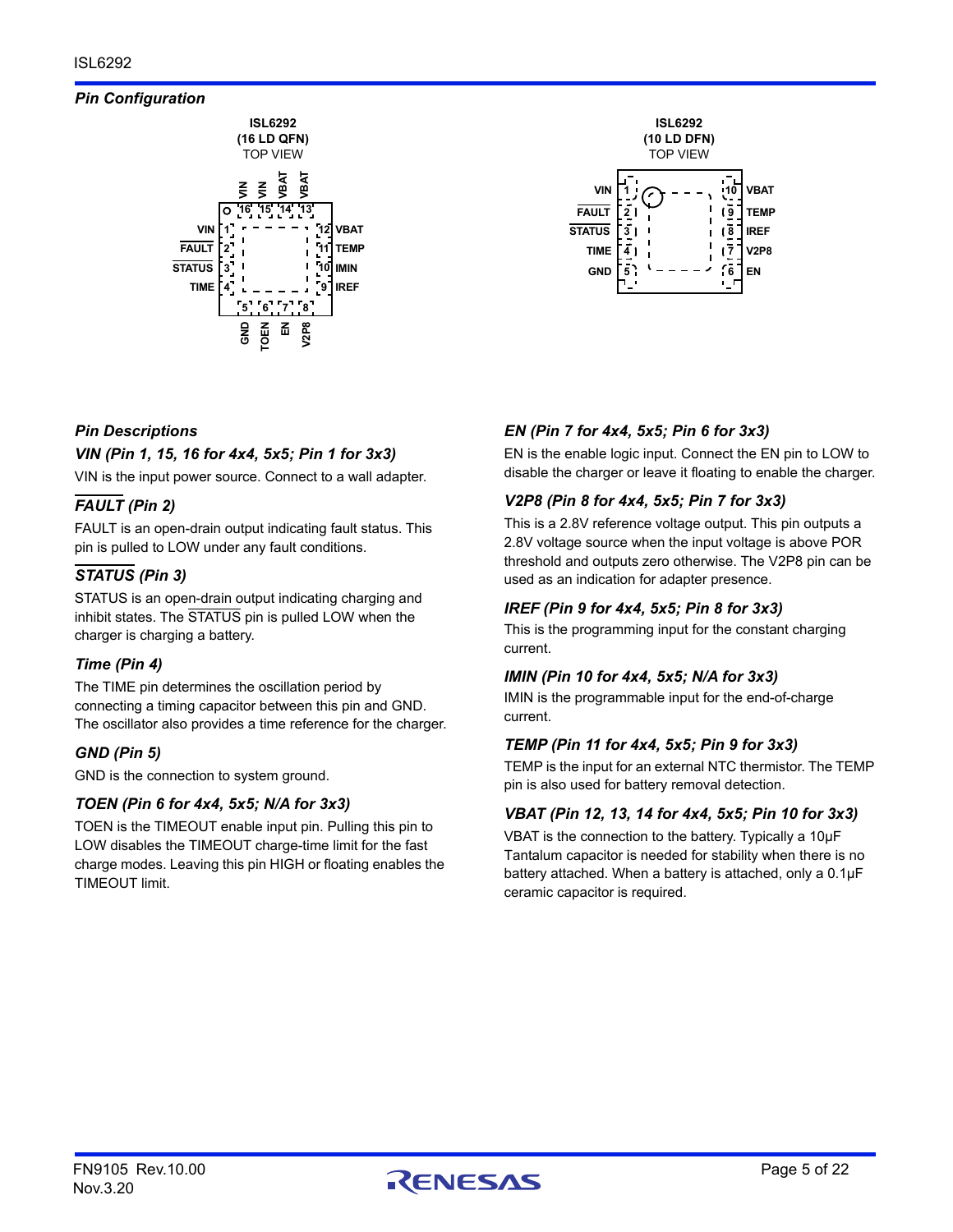### Absolute Maximum Ratings **Thermal Information**

| Signal Input Voltage (TOEN, TIME, IREF, IMIN) -0.3V to 3.2V |  |
|-------------------------------------------------------------|--|
|                                                             |  |
| Charge Current (For 4x4 or 5x5 QFN Packages)  2.1A          |  |
| Charge Current (For 3x3 DFN Package)  1.6A                  |  |

### **Recommended Operating Conditions**

Ambient Temperature Range. . . . . . . . . . . . . . . . . . .-20°C to +70°C Supply Voltage, VIN. . . . . . . . . . . . . . . . . . . . . . . . . . . 4.3V to 6.5V

| Thermal Resistance (Junction to Ambient) $\theta_{IA}$ (°C/W) $\theta_{IC}$ (°C/W) |    |   |
|------------------------------------------------------------------------------------|----|---|
| 5x5 QFN Package (Notes 4, 5) $\ldots$ .                                            | 34 |   |
| 4x4 QFN Package (Notes 4, 5)                                                       | 41 | 4 |
| 3x3 DFN Package (Notes 4, 5)                                                       | 46 |   |
| Maximum Junction Temperature (Plastic Package) +150°C                              |    |   |
| Maximum Storage Temperature Range-65°C to +150°C                                   |    |   |
|                                                                                    |    |   |

*CAUTION: Do not operate at or near the maximum ratings listed for extended periods of time. Exposure to such conditions can adversely impact product reliability and result in failures not covered by warranty.*

#### NOTES:

<span id="page-5-0"></span>4.  $\theta_{JA}$  is measured in free air with the component mounted on a high-effective thermal conductivity test board with direct attach features. See [TB379](https://www.renesas.com/doc/tech-brief/tb379.pdf).

<span id="page-5-1"></span>5.  $\theta$ <sub>JC</sub>, case temperature location is at the center of the exposed metal pad on the package underside. See **[TB379](https://www.renesas.com/doc/tech-brief/tb379.pdf)**.

### <span id="page-5-2"></span>**Electrical Specifications**

Typical values are tested at V<sub>IN</sub> = 5V and +25°C Ambient Temperature, maximum and minimum values are guaranteed over 0°C to +70°C Ambient Temperature with a supply voltage in the range of 4.3V to 6.5V, unless otherwise noted.

| <b>PARAMETER</b>               | <b>SYMBOL</b>   | <b>TEST CONDITIONS</b>                           | <b>MIN</b>               | <b>TYP</b>               | <b>MAX</b>               | <b>UNITS</b> |
|--------------------------------|-----------------|--------------------------------------------------|--------------------------|--------------------------|--------------------------|--------------|
| <b>POWER-ON RESET</b>          |                 |                                                  |                          |                          |                          |              |
| Rising VIN Threshold           |                 |                                                  | 3.0                      | 3.4                      | 4.0                      | V            |
| Falling VIN Threshold          |                 |                                                  | 2.11                     | 2.4                      | 2.65                     | $\vee$       |
| <b>STANDBY CURRENT</b>         |                 |                                                  |                          |                          |                          |              |
| <b>VBAT Pin Sink Current</b>   | <b>ISTANDBY</b> | VIN floating or EN = LOW                         | $\overline{\phantom{a}}$ | $\overline{\phantom{a}}$ | 3.0                      | μA           |
| <b>VIN Pin Supply Current</b>  | <b>VIN</b>      | VBAT floating and EN pulled low                  | $\overline{\phantom{a}}$ | 30                       | $\overline{\phantom{a}}$ | μA           |
| <b>VIN Pin Supply Current</b>  | <b>VIN</b>      | VBAT floating and EN floating                    | ÷,                       | 1                        | $\overline{\phantom{a}}$ | mA           |
| <b>VOLTAGE REGULATION</b>      |                 |                                                  |                          |                          |                          |              |
| Output Voltage                 | V <sub>CH</sub> | ISL6292-1                                        | 4.059                    | 4.10                     | 4.141                    | $\vee$       |
| Output Voltage                 | V <sub>CH</sub> | ISL6292-2                                        | 4.158                    | 4.20                     | 4.242                    | $\vee$       |
| Dropout Voltage                |                 | VBAT = 3.7V, 0.5A, 4x4 or 5x5 package            | $\overline{\phantom{a}}$ | 140                      | $\blacksquare$           | mV           |
| Dropout Voltage                |                 | $VBAT = 3.7V, 0.5A, 3x3$ package                 | $\overline{\phantom{a}}$ | 175                      | $\overline{\phantom{a}}$ | mV           |
| <b>CHARGE CURRENT</b>          |                 |                                                  |                          |                          |                          |              |
| <b>Constant Charge Current</b> | <b>CHARGE</b>   | $R_{IREF}$ = 80k $\Omega$ , $V_{BAT}$ = 3.7V     | 0.9                      | 1.0                      | 1.1                      | A            |
| <b>Trickle Charge Current</b>  | <b>TRICKLE</b>  | $R_{IREF}$ = 80k $\Omega$ , $V_{BAT}$ = 2.0V     | $\overline{\phantom{a}}$ | 110                      | $\overline{\phantom{a}}$ | mA           |
| <b>Constant Charge Current</b> | <b>ICHARGE</b>  | IREF Pin Voltage > 1.2V, V <sub>BAT</sub> = 3.7V | 400                      | 450                      | 520                      | mA           |
| <b>Trickle Charge Current</b>  | <b>TRICKLE</b>  | IREF Pin Voltage > 1.2V, $V_{\text{BAT}} = 2.0V$ | $\overline{\phantom{a}}$ | 45                       | $\overline{\phantom{a}}$ | mA           |
| <b>Constant Charge Current</b> | <b>CHARGE</b>   | IREF Pin Voltage < $0.4V$ , $VBAT = 3.7V$        | $\overline{\phantom{a}}$ | $\overline{a}$           | 100                      | mA           |
| Trickle Charge Current         | <b>TRICKLE</b>  | IREF Pin Voltage < $0.4V$ , $VBAT = 2.0V$        | $\overline{\phantom{a}}$ | 10                       |                          | mA           |
| End-of-Charge Threshold        |                 | $R_{IMIN} = 80k\Omega$                           | 85                       | 110                      | 135                      | mA           |
| <b>RECHARGE THRESHOLD</b>      |                 |                                                  |                          |                          |                          |              |
| Recharge Voltage Threshold     | <b>VRECHRG</b>  | ISL6292-2                                        | $\overline{\phantom{a}}$ | 4.0                      | $\overline{\phantom{a}}$ | $\vee$       |
| Recharge Voltage Threshold     | VRECHRG         | ISL6292-1                                        |                          | 3.90                     |                          | $\vee$       |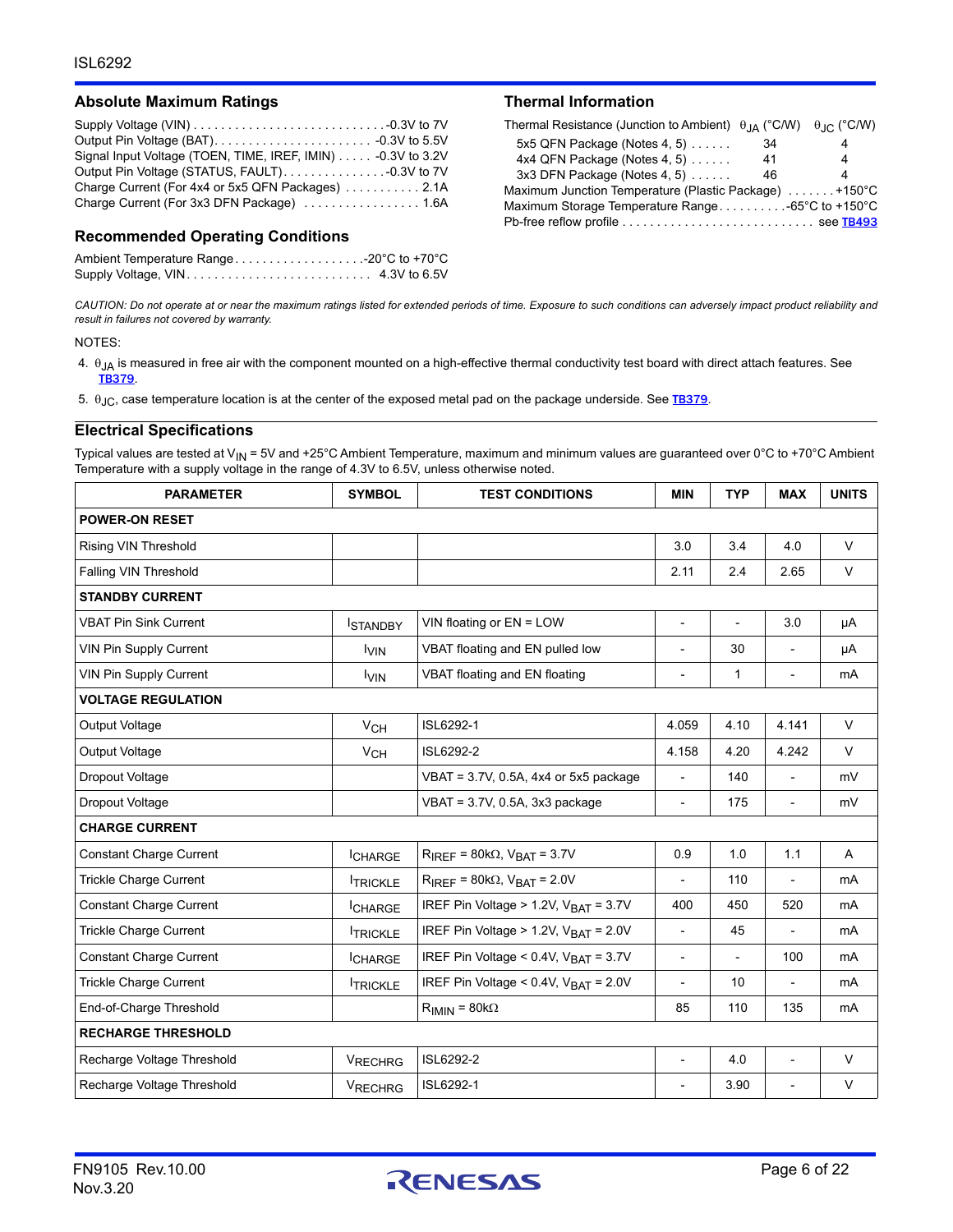## **Electrical Specifications**

Typical values are tested at V<sub>IN</sub> = 5V and +25°C Ambient Temperature, maximum and minimum values are guaranteed over 0°C to +70°C Ambient Temperature with a supply voltage in the range of 4.3V to 6.5V, unless otherwise noted. **(Continued)**

| <b>PARAMETER</b>                   | <b>SYMBOL</b>     | <b>TEST CONDITIONS</b> | <b>MIN</b>                   | <b>TYP</b>     | <b>MAX</b>               | <b>UNITS</b>          |
|------------------------------------|-------------------|------------------------|------------------------------|----------------|--------------------------|-----------------------|
| <b>TRICKLE CHARGE THRESHOLD</b>    |                   |                        |                              |                |                          |                       |
| Trickle Charge Threshold Voltage   | $V_{MIN}$         |                        | 2.7                          | 2.8            | 3.0                      | $\vee$                |
| <b>TEMPERATURE MONITORING</b>      |                   |                        |                              |                |                          |                       |
| Low Battery Temperature Threshold  | V <sub>TMIN</sub> | $V2P8 = 3.0V$          | 1.45                         | 1.51           | 1.57                     | $\vee$                |
| High Battery Temperature Threshold | V <sub>TMAX</sub> | $V2P8 = 3.0V$          | 0.36                         | 0.38           | 0.40                     | $\vee$                |
| <b>Battery Removal Threshold</b>   | V <sub>RMV</sub>  | $V2P8 = 3.0V$          | $\overline{\phantom{0}}$     | 2.25           | ٠                        | $\vee$                |
| Charge Current Foldback Threshold  | <b>TFOLD</b>      |                        | 85                           | 100            | 115                      | $^{\circ}C$           |
| <b>Current Foldback Gain</b>       | G <sub>FOLD</sub> |                        | $\qquad \qquad \blacksquare$ | 100            | $\overline{\phantom{a}}$ | $mA$ <sup>o</sup> $C$ |
| <b>OSCILLATOR</b>                  |                   |                        |                              |                |                          |                       |
| <b>Oscillation Period</b>          | tosc              | $C_{TIME} = 15nF$      | 2.4                          | 3.0            | 3.6                      | ms                    |
| <b>LOGIC INPUT AND OUTPUT</b>      |                   |                        |                              |                |                          |                       |
| <b>TOEN Input High</b>             |                   |                        | 2.0                          |                |                          | $\vee$                |
| TOEN and EN Input Low              |                   |                        | $\overline{\phantom{0}}$     | ٠              | 0.8                      | V                     |
| IREF and IMIN Input High           |                   |                        | 1.2                          | ٠              | -                        | V                     |
| IREF and IMIN Input Low            |                   |                        | $\overline{\phantom{0}}$     |                | 0.4                      | $\vee$                |
| <b>STATUS/FAULT Sink Current</b>   |                   | Pin Voltage = 0.8V     | 5                            | $\blacksquare$ | $\overline{\phantom{0}}$ | mA                    |

**Typical Operating Performance** The test conditions for the Typical Operating Performance are: V<sub>IN</sub> = 5V, T<sub>A</sub> = +25°C,  $R_{IREF}$  =  $R_{IMIN}$  = 80k $\Omega$ ,  $V_{BAT}$  = 3.7V, Unless Otherwise Noted.







**FIGURE 5. CHARGER OUTPUT VOLTAGE vs TEMPERATURE**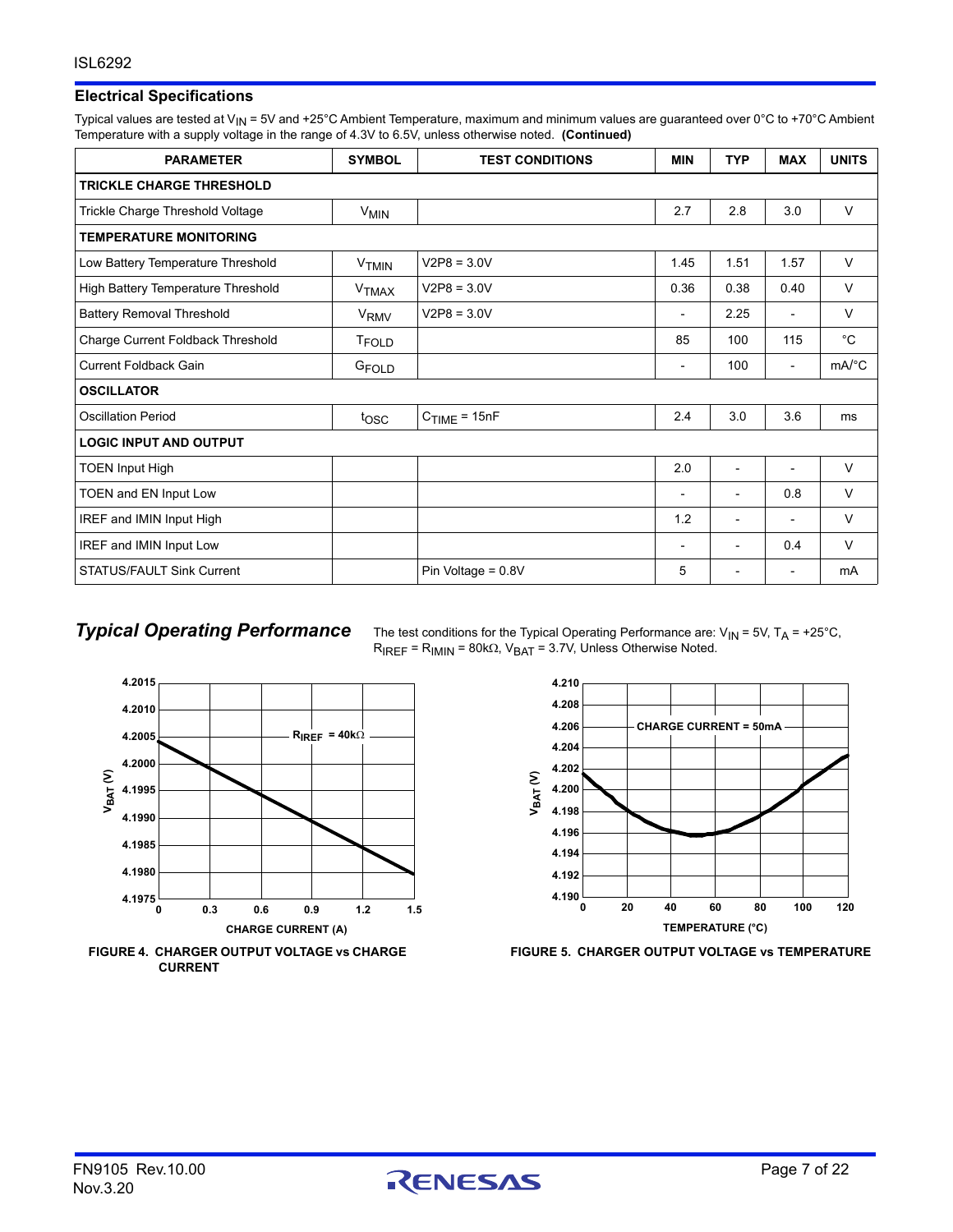*Typical Operating Performance* The test conditions for the Typical Operating Performance are: V<sub>IN</sub> = 5V, T<sub>A</sub> = +25°C,  $R_{IREF} = R_{IMIN} = 80k\Omega$ ,  $V_{BAT} = 3.7V$ , Unless Otherwise Noted. **(Continued)** 



**FIGURE 6. CHARGER OUTPUT VOLTAGE vs INPUT VOLTAGE CHARGE CURRENT = 50mA**



**FIGURE 8. CHARGE CURRENT vs AMBIENT TEMPERATURE FIGURE 9. CHARGE CURRENT vs INPUT VOLTAGE**





**FIGURE 7. CHARGE CURRENT vs OUTPUT VOLTAGE**





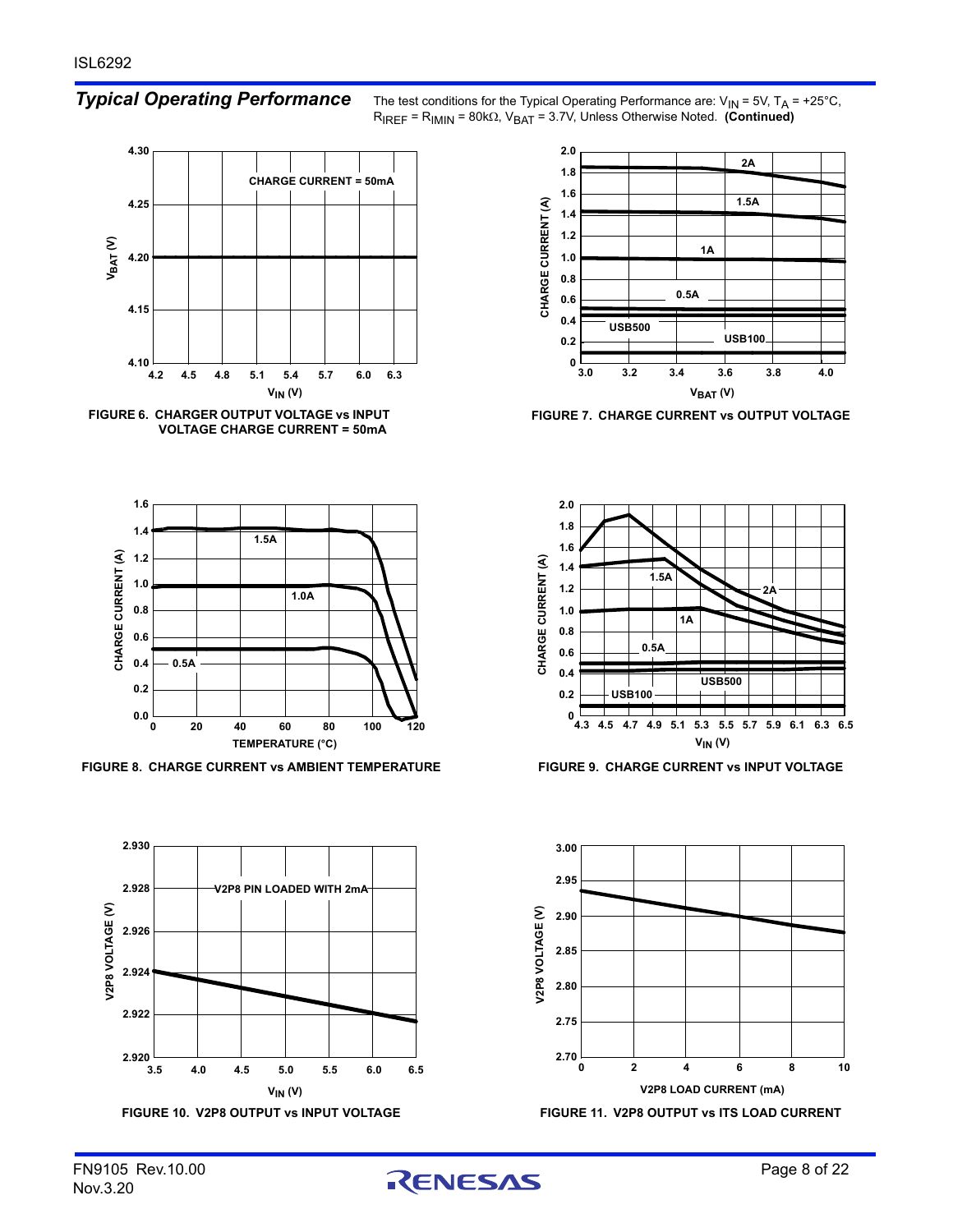**200 250 300 350 400 450 500 550 600 650 700 0 20 40 60 80 100 120 TEMPERATURE (°C) 3x3 DFN 4x4 QFN THERMAL FOLDBACK STARTS NEAR +100°C rDS(ON) (m )**







*Typical Operating Performance* The test conditions for the Typical Operating Performance are: V<sub>IN</sub> = 5V, T<sub>A</sub> = +25°C,  $R_{IREF}$  =  $R_{IMIN}$  =  $80k\Omega$ ,  $V_{BAT}$  = 3.7V, Unless Otherwise Noted. **(Continued)** 



FIGURE 12. **r<sub>DS(ON)</sub> vs TEMPERATURE AT 3.7V OUTPUT FIGURE 13. r<sub>DS(ON)</sub> vs OUTPUT VOLTAGE USING CURRENT LIMITED ADAPTERS**



**FIGURE 14. REVERSE CURRENT vs TEMPERATURE FIGURE 15. INPUT QUIESCENT CURRENT vs TEMPERATURE**



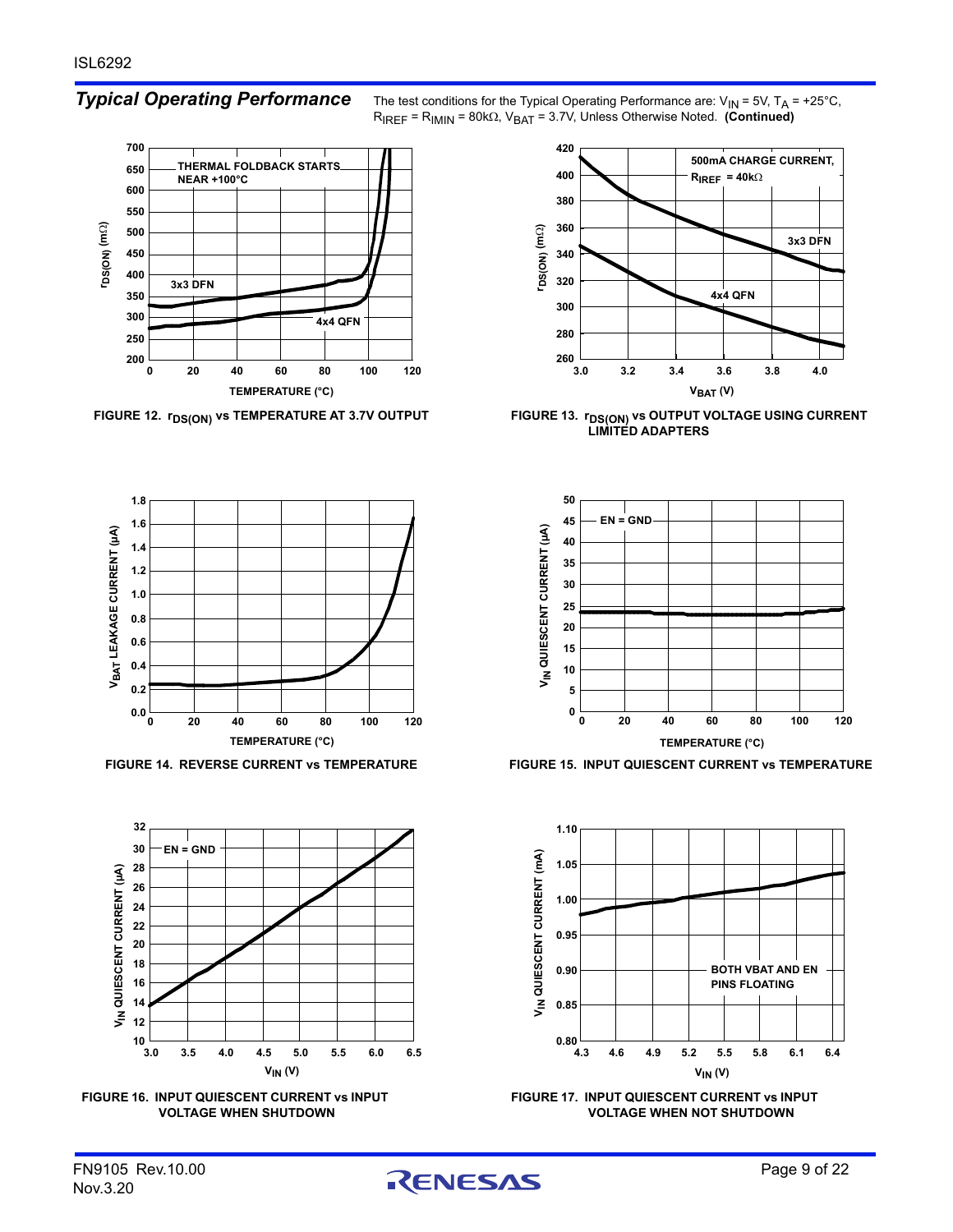*Typical Operating Performance* The test conditions for the Typical Operating Performance are: V<sub>IN</sub> = 5V, T<sub>A</sub> = +25°C,  $R_{IREF} = R_{IMIN} = 80k\Omega$ ,  $V_{BAT} = 3.7V$ , Unless Otherwise Noted. **(Continued)** 



**FIGURE 18. STATUS/FAULT PIN VOLTAGE vs CURRENT WHEN THE OPEN-DRAIN MOSFET TURNS ON**

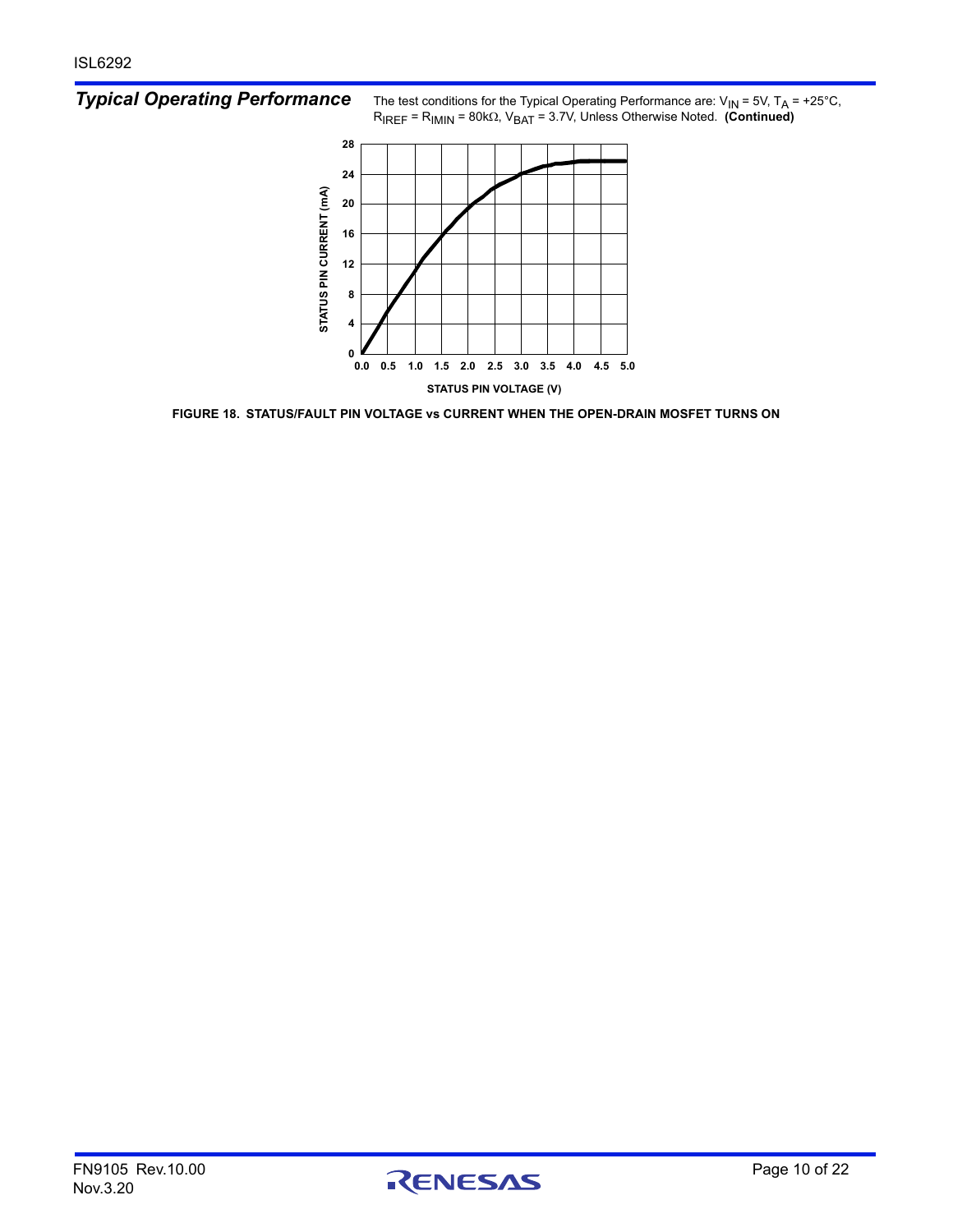## <span id="page-10-3"></span>*Theory of Operation*

The ISL6292 is an integrated charger for single-cell Li-ion or Li-polymer batteries. The ISL6292 functions as a traditional linear charger when powered with a voltage-source adapter. When powered with a current-limited adapter, the charger minimizes the thermal dissipation commonly seen in traditional linear chargers.

As a linear charger, the ISL6292 charges a battery in the popular constant current (CC) and constant voltage (CV) profile. The constant charge current  $I_{REF}$  is programmable up to 2A (1.5A for the 3x3 DFN package) with an external resistor or a logic input. The charge voltage  $V_{CH}$  has 1% accuracy over the entire recommended operating condition range. The charger always preconditions the battery with 10% of the programmed current at the beginning of a charge cycle, until the battery voltage is verified to be above the minimum fast charge voltage,  $V_{\text{MIN}}$ . This low-current preconditioning charge mode is named trickle mode. The verification takes 15 cycles of an internal oscillator whose period is programmable with the timing capacitor. A thermal-foldback feature removes the thermal concern typically seen in linear chargers. The charger reduces the charge current automatically as the IC internal temperature rises above +100°C to prevent further temperature rise. The thermal-foldback feature guarantees safe operation when the printed circuit board (PCB) is space limited for thermal dissipation.

A TEMP pin monitors the battery temperature to ensure a safe charging temperature range. The temperature range is programmable with an external negative temperature coefficient (NTC) thermistor. The TEMP pin is also used to detect the removal of the battery.

The charger offers a safety timer for setting the fast charge time (TIMEOUT) limit to prevent charging a dead battery for an extensively long time. The TIMEOUT limit can be disabled as needed by the TOEN pin. The trickle mode is limited to 1/8 of TIMEOUT and **cannot** be disabled by the TOEN pin.



<span id="page-10-0"></span>**FIGURE 19. TYPICAL CHARGE CURVES USING A CONSTANT-VOLTAGE ADAPTER**

The charger automatically re-charges the battery when the battery voltage drops below a recharge threshold. When the wall adapter is not present, the ISL6292 draws less than 1µA current from the battery.

Three indication pins are available from the charger to indicate the charge status. The V2P8 outputs a 2.8VDC voltage when the input voltage is above the power-on reset (POR) level and can be used as the power-present indication. This pin is capable of sourcing a 2mA current, so it can also be used to bias external circuits. The STATUS pin is an open-drain logic output that turns LOW at the beginning of a charge cycle until the end-of-charge (EOC) condition is qualified. The EOC condition is: the battery voltage rises above the recharge threshold and the charge current falls below a user-programmable EOC current threshold. Once the EOC condition is qualified, the STATUS output rises to HIGH and is latched. The latch is released at the beginning of a charge or re-charge cycle. The open-drain FAULT pin turns low when any fault conditions occur. The fault conditions include the external battery temperature fault, a charge time fault, or the battery removal.

Figure [19](#page-10-0) shows the typical charge curves in a traditional linear charger powered with a constant-voltage adapter. From top to bottom, the curves represent the constant input voltage, the battery voltage, the charge current and the power dissipation in the charger. The power dissipation P<sub>CH</sub> is given by Equation [1:](#page-10-1)

<span id="page-10-1"></span>
$$
P_{CH} = (V_{IN} - V_{BAT}) \cdot I_{CHARGE}
$$
 (EQ. 1)

where I<sub>CHARGE</sub> is the charge current. The maximum power dissipation occurs during the beginning of the CC mode. The maximum power the IC is capable of dissipating is dependent on the thermal impedance of the printed-circuit board (PCB). Figure [19](#page-10-0) shows (with dotted lines) two cases that the charge currents are limited by the maximum power dissipation capability due to the thermal foldback.



<span id="page-10-2"></span>**FIGURE 20. TYPICAL CHARGE CURVES USING A CURRENT-LIMITED ADAPTER**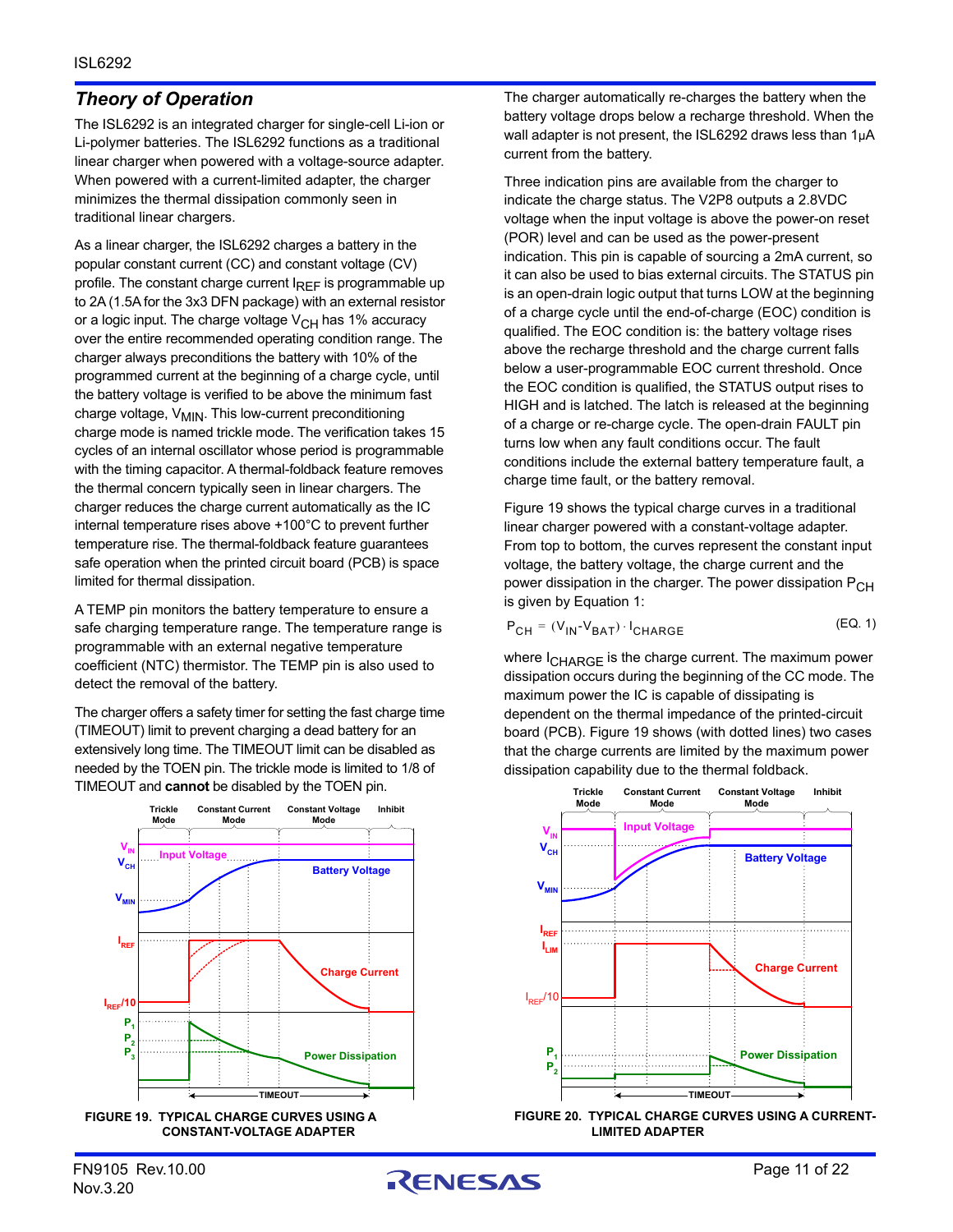When using a current-limited adapter, the thermal situation in the ISL6292 is totally different. Figure [20](#page-10-2) shows the typical charge curves when a current-limited adapter is employed. The operation requires the  $I_{REF}$  to be programmed higher than the limited current  $I_{LIM}$  of the adapter, as shown in Figure [20.](#page-10-2) The key difference of the charger operating under such conditions occurs during the CC mode.

The Block Diagram (Figure [3\)](#page-2-0) aids in understanding the operation. The current loop consists of the current amplifier CA and the sense MOSFET  $Q_{\text{SFN}}$ . The current reference  $I_R$ is programmed by the IREF pin. The current amplifier CA regulates the gate of the sense MOSFET Q<sub>SEN</sub> so that the sensed current I<sub>SEN</sub> matches the reference current I<sub>R</sub>. The main MOSFET Q<sub>MAIN</sub> and the sense MOSFET Q<sub>SEN</sub> form a current mirror with a ratio of 100,000:1, that is, the output charge current is 100,000 times  $I<sub>R</sub>$ . In the CC mode, the current loop tries to increase the charge current by enhancing the sense MOSFET  $Q<sub>SEN</sub>$ , so that the sensed current matches the reference current. On the other hand, the adapter current is limited, the actual output current will never meet what is required by the current reference. As a result, the current error amplifier CA keeps enhancing the  $Q<sub>SEN</sub>$  as well as the main MOSFET  $Q<sub>MAIN</sub>$ , until they are fully turned on. Therefore, the main MOSFET becomes a power switch instead of a linear regulation device. The power dissipation in the CC mode becomes Equation [2:](#page-11-1)

$$
P_{CH} = r_{DS(ON)} \cdot I_{CHARGE}^2
$$
 (EQ. 2)

where  $r_{DS(ON)}$  is the resistance when the main MOSFET is fully turned on. This power is typically much less than the peak power in the traditional linear mode.

The worst power dissipation when using a current-limited adapter typically occurs at the beginning of the CV mode, as shown in Figure [20](#page-10-2). Equation [1](#page-10-1) applies during the CV mode. When using a very small PCB whose thermal impedance is relatively large, it is possible that the internal temperature can still reach the thermal foldback threshold. In that case, the IC is thermally protected by lowering the charge current, as shown with the dotted lines in the charge current and power curves. Appropriate design of the adapter can further reduce the peak power dissipation of the ISL6292. See["Applications Information" on page 12](#page-11-2) for more information.

Figure [21](#page-11-0) illustrates the typical signal waveforms for the linear charger from the power-up to a recharge cycle. More detailed Applications Information is given in the following.

## <span id="page-11-2"></span>*Applications Information*

## *Power on Reset (POR)*

The ISL6292 resets itself as the input voltage rises above the POR rising threshold. The V2P8 pin outputs a 2.8V voltage, the internal oscillator starts to oscillate, the internal timer is reset, and the charger begins to charge the battery. The two indication pins, STATUS and FAULT, indicate a LOW and a HIGH logic signal respectively. Figure [21](#page-11-0)  illustrates the start-up of the charger between  $t_0$  to  $t_2$ .

The ISL6292 has a typical rising POR threshold of 3.4V and a falling POR threshold of 2.4V. The 2.4V falling threshold guarantees charger operation with a current-limited adapter to minimize the thermal dissipation.

## *Charge Cycle*

A charge cycle consists of three charge modes: trickle mode, constant current (CC) mode, and constant voltage (CV) mode. The charge cycle always starts with the trickle mode until the battery voltage stays above  $V_{\text{MIN}}$  (2.8V typical) for 15 consecutive cycles of the internal oscillator. If the battery voltage drops below  $V_{\text{MIN}}$  during the 15 cycles, the 15-cycle counter is reset and the charger stays in the trickle mode. The charger moves to the CC mode after verifying the battery voltage. As the battery-pack terminal voltage rises to the final charge voltage  $V_{\text{CH}}$ , the CV mode begins. The terminal voltage is regulated at the constant  $V_{CH}$  in the CV mode and the charge current is expected to decline. After the charge current drops below I<sub>MIN</sub> (programmable for the 4x4 and 5x5 package and programmed to  $1/10$  of  $I_{REF}$  for the 3x3 package; see ["End-of-Charge \(EOC\) Current" on page 14](#page-13-0) for more detail), the ISL6292 indicates the end-of-charge (EOC) with the STATUS pin. The charging actually does not terminate until the internal timer completes its length of TIMEOUT in order to bring the battery to its full capacity. Signals in a charge cycle are illustrated in Figure [21](#page-11-0) between points t<sub>2</sub> to t<sub>5</sub>.

<span id="page-11-1"></span><span id="page-11-0"></span>

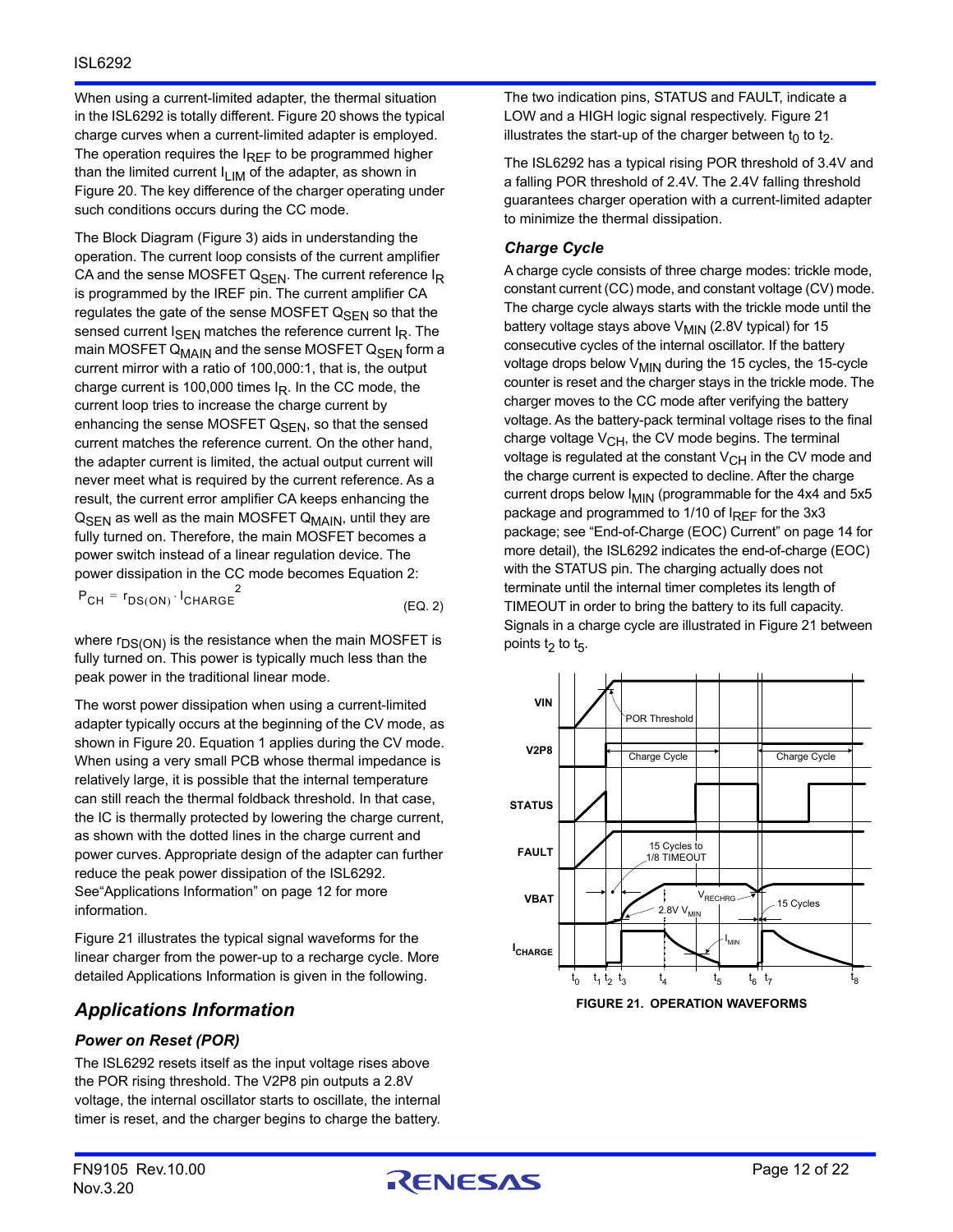The following events initiate a new charge cycle:

- POR,
- a new battery being inserted (detected by TEMP pin),
- the battery voltage drops below a recharge threshold after completing a charge cycle,
- recovery from an battery over-temperature fault,
- or, the EN pin is toggled from GND to floating.

Further description of these events are given later in this data sheet.

## *Recharge*

After a charge cycle completes, charging is prohibited until the battery voltage drops to a recharge threshold,  $V_{\text{RFCHRG}}$ (see "Electrical Specifications" on [page 6\)](#page-5-2). Then a new charge cycle starts at point  $t_6$  and ends at point  $t_8$ , as shown in Figure [21](#page-11-0). The safety timer is reset at  $t_6$ .

## *Internal Oscillator*

The internal oscillator establishes a timing reference. The oscillation period is programmable with an external timing capacitor,  $C_{\text{TIMF}}$ , as shown in Typical Applications. The oscillator charges the timing capacitor to 1.5V and then discharges it to 0.5V in one period, both with 10µA current. The period  $t_{\text{OSC}}$  is:

$$
t_{\text{OSC}} = 0.2 \cdot 10^6 \cdot C_{\text{TIME}} \qquad \text{(seconds)} \tag{Eq. 3}
$$

A 1nF capacitor results in a 0.2ms oscillation period. The accuracy of the period is mainly dependent on the accuracy of the capacitance and the internal current source.

## <span id="page-12-0"></span>*Total Charge Time*

The total charge time for the CC mode and CV mode is limited to a length of TIMEOUT. A 22-stage binary counter increments each oscillation period of the internal oscillator to set the TIMEOUT. The TIMEOUT can be calculated as:

$$
\text{TIMEOUT} = 2^{22} \cdot t_{\text{OSC}} = 14 \cdot \frac{C_{\text{TIME}}}{1 \cdot nF} \qquad (\text{minutes}) \qquad (\text{EQ. 4})
$$

A 1nF capacitor leads to 14 minutes of TIMEOUT. For example, a 15nF capacitor sets the TIMEOUT to be 3.5 hours. The charger has to reach the end-of-charge condition before the TIMEOUT, otherwise, a TIMEOUT fault is issued. The TIMEOUT fault latches up the charger. There are two ways to release such a latch-up: either to recycle the input power, or toggle the EN pin to disable the charger and then enable it again.

The trickle mode charge has a time limit of 1/8 TIMEOUT. If the battery voltage does not reach  $V_{\text{MIN}}$  within this limit, a TIMEOUT fault is issued and the charger latches up. The charger stays in trickle mode for at least 15 cycles of the internal oscillator and, at most, 1/8 of TIMEOUT, as shown in Figure [21.](#page-11-0)

## *Disabling TIMEOUT Limit*

The TIMEOUT limit for the fast charge modes can be disabled by pulling the TOEN pin to LOW or shorting it to GND. When this happens, the charger becomes a current-limited LDO (low-dropout) supply with its voltage regulated at the final charge voltage  $V_{CH}$  and the current limit determined by the IREF pin. If the LDO load current drops below the end-ofcharge current (refer to ["End-of-Charge \(EOC\) Current" on](#page-13-0)  [page 14\)](#page-13-0), the STATUS pin will indicate.

The trickle charge time limit, however, is not disabled even when the TOEN pin is pulled to LOW. The charger operates in the trickle mode at the beginning of a charge cycle even if the TIMEOUT is disabled. Leaving the TOEN pin floating is recommended to enable the TIMEOUT. Driving the TOEN pin above 3.0V is not recommended.

## *Charge Current Programming*

The charge current is programmed by the IREF pin. There are three ways to program the charge current:

- 1. Driving the IREF pin above 1.3V
- 2. Driving the IREF pin below 0.4V,
- 3. or using the  $R_{IRFF}$  as shown in "Theory of Operation" on [page 11](#page-10-3).

The voltage of IREF is regulated to a 0.8V reference voltage when not driven by any external source. The charging current during the constant current mode is 100,000 times that of the current in the  $R_{IREF}$  resistor. Hence, depending on how IREF pin is used, the charge current is:

$$
I_{REF} = \begin{cases} 500mA & V_{IREF} > 1.3V \\ \frac{0.8V}{R_{IREF}} \times 10^5 (A) & R_{IREF} \\ 100mA & V_{IREF} < 0.4V \end{cases}
$$
 (EQ. 5)

The 500mA current is a guaranteed maximum value for the high-power USB port, with the typical value of 450mA. The 100mA current is also a guaranteed maximum value for the low-power USB port. This design accommodates the USB power specification.

The internal reference voltage at the IREF pin is capable of sourcing less than 100µA current. When pulling down the IREF pin with a logic circuit, the logic circuit needs to be able to sink at least 100µA current.

When the adapter is current limited, it is recommended that the reference current be programmed to at least 30% higher than the adapter current limit (which equals the charge current). In addition, the charge current should be at least 350mA so that the voltage difference between the VIN and the VBAT pins is higher than 100mV. The 100mV is the offset voltage of the input-output voltage comparator shown in the block diagram on [page 3.](#page-2-0)

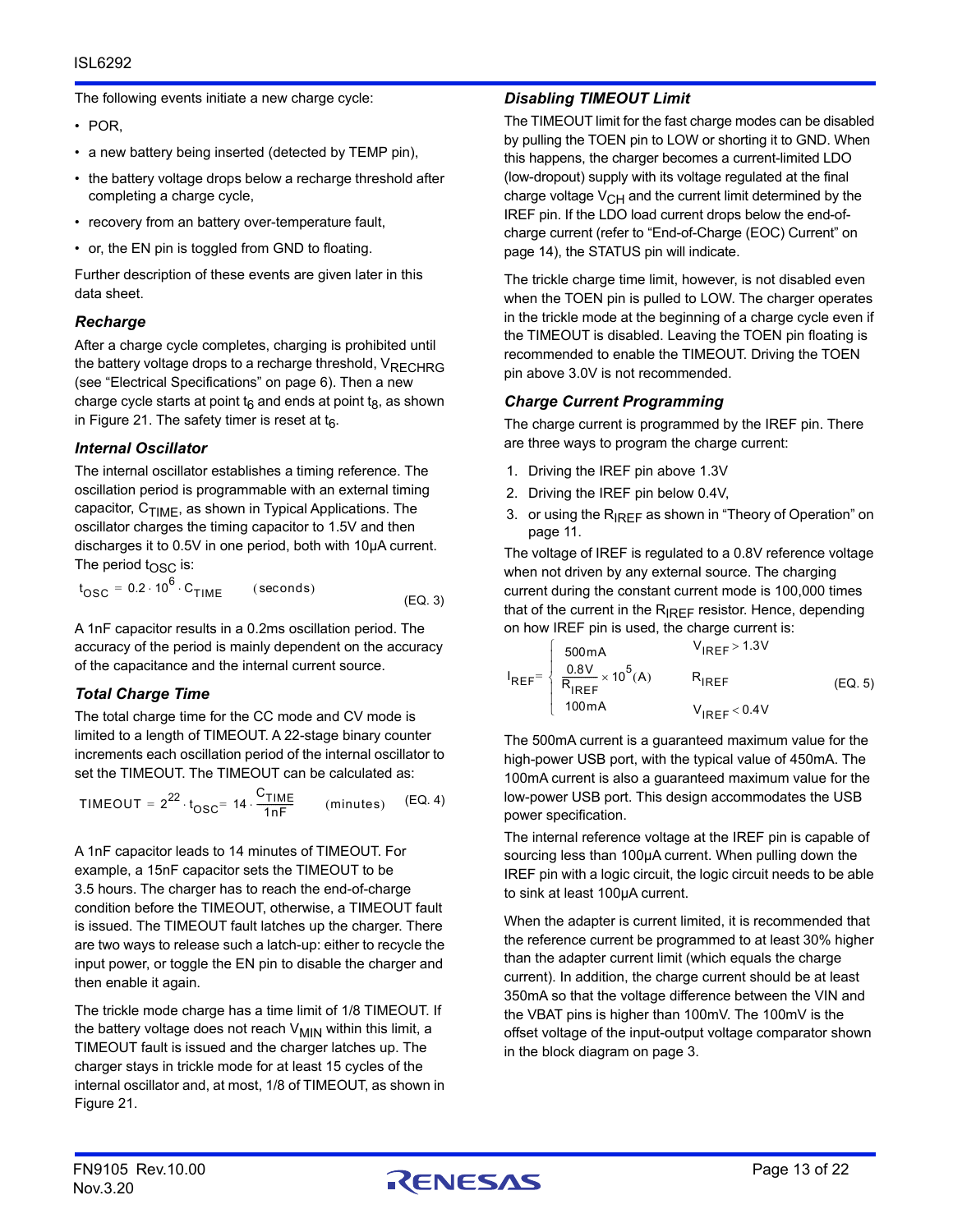## <span id="page-13-0"></span>*End-of-Charge (EOC) Current*

The end-of-charge current  $I_{MIN}$  sets the level at which the charger starts to indicate the end of the charge with the STATUS pin, as shown in Figure [21.](#page-11-0) The charger actually does not terminate charging until the end of the TIMEOUT, as described in ["Total Charge Time" on page 13.](#page-12-0) The I<sub>MIN</sub> is set in two ways, by connecting a resistor between the IMIN pin and ground, or by connecting the IMIN pin to the V2P8 pin. When programming with the resistor, the  $I_{MIN}$  is set in Equation [6](#page-13-4).

$$
I_{MIN} = 10000 \cdot \frac{V_{REF}}{R_{IMIN}} = \frac{0.8V}{R_{IMIN}} \times 10^{4}(A)
$$
 (EQ. 6)

where  $R_{IMIN}$  is the resistor connected between the IMIN pin and the ground. When connected to the V2P8 pin, the I<sub>MIN</sub> is set to 1/10 of  $I_{REF}$ , except when the IREF pin is shorted to GND. Under this exception,  $I_{\text{MIN}}$  is 5mA. For the ISL6292 in the 3x3 DFN package, the IMIN pin is bonded internally to V2P8.

## *Charge Current Thermal Foldback*

Over-heating is always a concern in a linear charger. The maximum power dissipation usually occurs at the beginning of a charge cycle when the battery voltage is at its minimum but the charge current is at its maximum. The charge current thermal foldback function in the ISL6292 frees users from the over-heating concern.

Figure [22](#page-13-1) shows the current signals at the summing node of the current error amplifier CA in the Block Diagram shown on [page 3](#page-2-0).  $I_R$  is the reference and  $I_T$  is the current from the Temperature Monitoring block. The  $I<sub>T</sub>$  has no impact on the charge current until the internal temperature reaches approximately +100°C; then  $I_T$  rises at a rate of 1µA/°C. When  $I_T$  rises, the current control loop forces the sensed current  $I_{\text{SEN}}$  to reduce at the same rate. As a mirrored current, the charge current is 100,000 times that of the sensed current and reduces at a rate of 100mA/°C. For a charger with the constant charge current set at 1A, the charge current is reduced to zero when the internal temperature rises to +110°C. The actual charge current settles between +100°C to +110°C.



<span id="page-13-1"></span>

Usually the charge current should not drop below  $I_{\text{MIN}}$  because of the thermal foldback. For some extreme cases (if that does

happen) the charger does not indicate end-of-charge unless the battery voltage is already above the recharge threshold.

## *2.8V Bias Voltage*

The ISL6292 provides a 2.8V voltage for biasing the internal control and logic circuit. This voltage is also available for external circuits such as the NTC thermistor circuit. The maximum allowed external load is 2mA.

## *NTC Thermistor*

<span id="page-13-4"></span>The ISL6292 uses two comparators (CP2 and CP3) to form a window comparator, as shown in Figure [24.](#page-13-3) When the TEMP pin voltage is "out of the window," determined by the  $V_{\text{TMIN}}$ and  $V_{TMAX}$ , the ISL6292 stops charging and indicates a fault condition. When the temperature returns to the set range, the charger re-starts a charge cycle. The two MOSFETs, Q1 and Q2, produce hysteresis for both upper and lower thresholds. The temperature window is shown in Figure [23](#page-13-2).



<span id="page-13-2"></span>**FIGURE 23. CRITICAL VOLTAGE LEVELS FOR TEMP PIN**



### <span id="page-13-3"></span>**FIGURE 24. THE INTERNAL AND EXTERNAL CIRCUIT FOR THE NTC INTERFACE**

As the TEMP pin voltage rises from low and exceeds the 1.4V threshold, the under temperature signal rises and does not clear until the TEMP pin voltage falls below the 1.2V falling

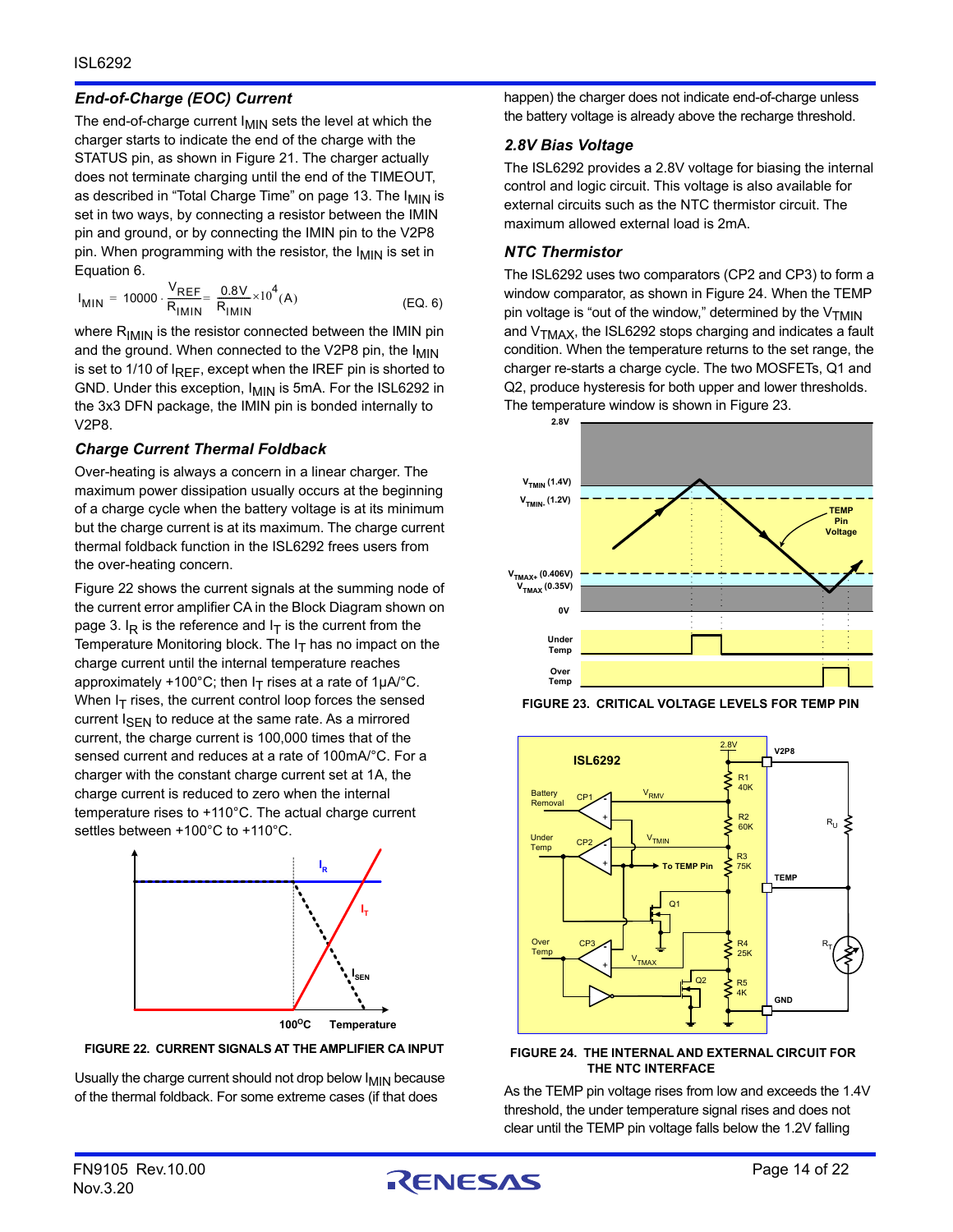threshold. Similarly, the over-temperature signal is given when the TEMP pin voltage falls below the 0.35V threshold and does not clear until the voltage rises above 0.406V. The actual accuracy of the 2.8V is **not important** because all the thresholds and the TEMP pin voltage are ratios determined by the resistor dividers, as shown in Figure [24.](#page-13-3)

The NTC thermistor is required to have a resistance ratio of 7:1 at the low and the high temperature limits, that is:

$$
\frac{R_{\text{COLD}}}{R_{\text{HOT}}} = 7 \tag{Eq. 7}
$$

This is because at the low temperature limit, the TEMP pin voltage is 1.4V, which is 1/2 of the 2.8V bias. Thus:

$$
R_{\text{COLD}} = R_{\text{U}} \tag{Eq. 8}
$$

where  $R_{U}$  is the pull-up resistor as shown in Figure [24](#page-13-3). On the other hand, at the high temperature limit the TEMP pin voltage is 0.35V, 1/8 of the 2.8V bias. Therefore:

$$
R_{\text{HOT}} = \frac{R_{\text{U}}}{7} \tag{Eq. 9}
$$

Various NTC thermistors are available for this application. Table 1 shows the resistance ratio and the negative temperature coefficient of the curve-1 NTC thermistor from Vishay (http://www.vishay.com) at various temperatures. The resistance at +3°C is approximately seven times the resistance at +47°C, which is shown in Equation [10](#page-14-2):

$$
\frac{R_{3°C}}{R_{47°C}} = 7
$$
 (EQ. 10)

Therefore, if +3°C is the low temperature limit, then the high temperature limit is approximately +47°C. The pull-up resistor  $R_{\text{U}}$  can choose the same value as the resistance at +3°C.

| TABLE 1. RESISTANCE RATIO OF VISHAY'S CURVE-1 NTC |  |
|---------------------------------------------------|--|
|                                                   |  |

| <b>TEMPERATURE (°C)</b> | $R_T/R_{25^{\circ}C}$ | NTC (%/°C) |
|-------------------------|-----------------------|------------|
| ŋ                       | 3.266                 | 5.1        |
| 3                       | 2.806                 | 5.1        |
| 5                       | 2.540                 | 5.0        |
| 25                      | 1.000                 | 4.4        |
| 45                      | 0.4368                | 4.0        |
| 47                      | 0.4041                | 3.9        |
| 50                      | 0.3602                | 3.9        |

The temperature hysteresis can be estimated. At the low temperature, the hysteresis is approximately estimated in Equation [11](#page-14-3):

$$
T_{\text{hysLOW}} \approx \frac{1.4 \text{V} \cdot 1.2 \text{V}}{1.4 \text{V} \cdot 0.051} \approx 3
$$
 (°C) (EQ. 11)

where 0.051 is the NTC at +3°C. Similarly, the high temperature hysteresis is estimated in Equation [12:](#page-14-1)

$$
T_{\text{hysHIGH}} \approx \frac{0.406 \text{V} \cdot 0.35 \text{V}}{0.35 \text{V} \cdot 0.039} \approx 4 \quad (\text{°C})
$$
\n(EQ. 12)

where the 0.039 is the NTC at +47°C.

For applications that do not need to monitor the battery temperature, the NTC thermistor can be replaced with a regular resistor of a half value of the pull-up resistor  $R_{U}$ . Another option is to connect the TEMP pin to the IREF pin that has a 0.8V output. With such connection, the IREF pin can no longer be programmed with logic inputs.

## *Battery Removal Detection*

The ISL6292 assumes that the thermistor is co-packed with the battery and is removed together with the battery. When the charger senses a TEMP pin voltage that is 2.1V or higher, it assumes that the battery is removed. The battery removal detection circuit is also shown in Figure [24](#page-13-3). When a battery is removed, a FAULT signal is indicated and charging is halted. When a battery is inserted again, a new charge cycle starts.

## *Indications*

The ISL6292 has three indications: the input presence, the charge status, and the fault indication. The input presence is indicated by the V2P8 pin while the other two indications are presented by the STATUS pin and FAULT pin respectively. Figure [25](#page-14-0) shows the V2P8 pin voltage vs the input voltage. Table 2 summarizes the other two pins.

<span id="page-14-2"></span>

<span id="page-14-0"></span>**FIGURE 25. THE V2P8 PIN OUTPUT vs THE INPUT VOLTAGE AT THE VIN PIN. VERTICAL: 1V/DIV, HORIZONTAL: 100ms/DIV**

## *Shutdown*

<span id="page-14-3"></span><span id="page-14-1"></span>The ISL6292 can be shutdown by pulling the EN pin to ground. When shut down, the charger draws typically less than 30µA current from the input power and the 2.8V output at the V2P8 pin is also turned off. The EN pin needs to be driven with an open-drain or open-collector logic output, so that the EN pin is floating when the charger is enabled.

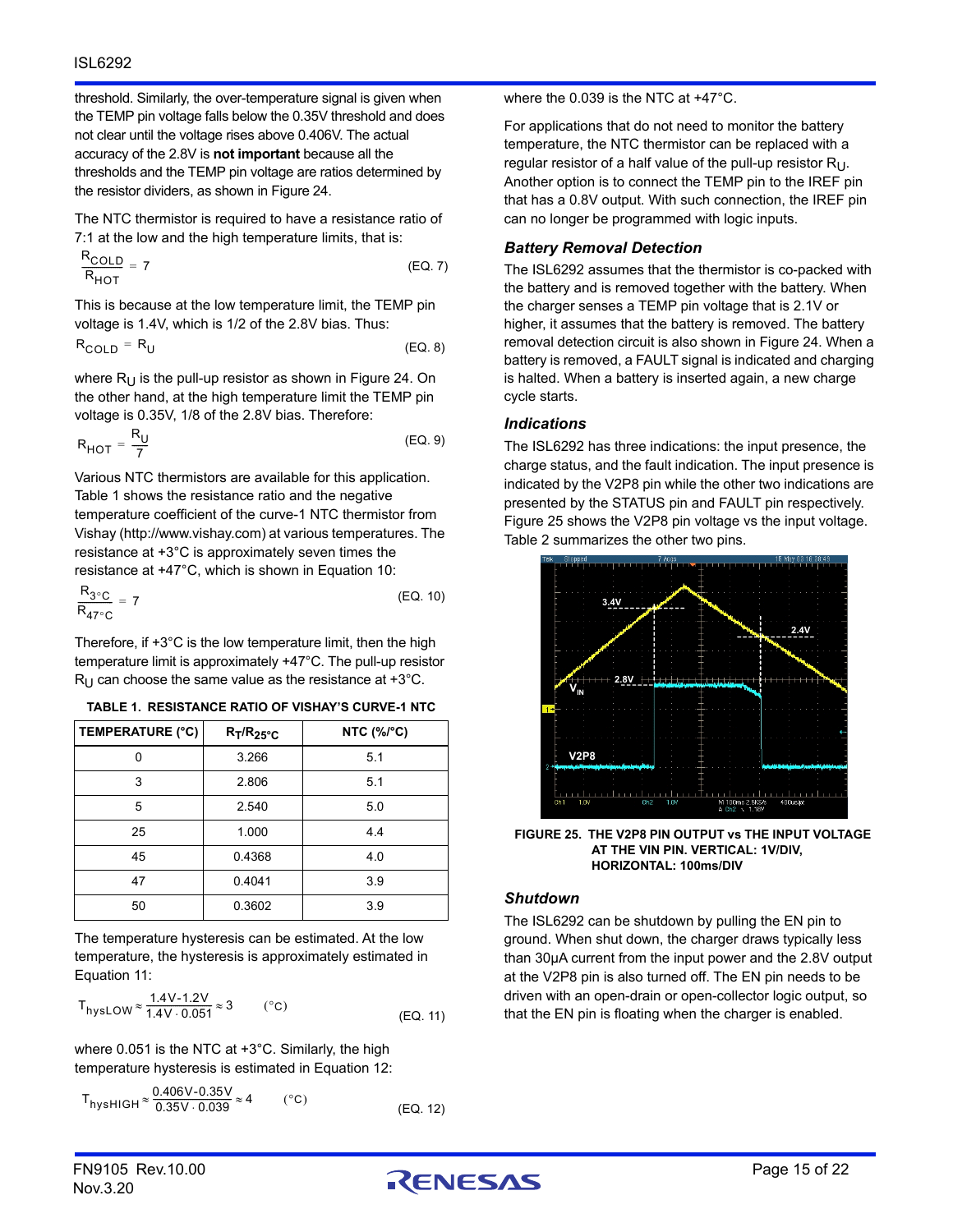|      | <b>FAULT STATUS</b> | <b>INDICATION</b>                                      |
|------|---------------------|--------------------------------------------------------|
| High | High                | Charge completed with no fault (Inhibit) or<br>Standby |
| High | Low                 | Charging in one of the three modes                     |
| Low  | High                | Fault                                                  |

### **TABLE 2. STATUS INDICATIONS**

\*Both outputs are pulled up with external resistors.

## *Input and Output Capacitor Selection*

Typically any type of capacitors can be used for the input and the output. Use of a 0.47µF or higher value ceramic capacitor for the input is recommended. When the battery is attached to the charger, the output capacitor can be any ceramic type with the value higher than 0.1µF. However, if there is a chance the charger will be used as an LDO linear regulator, a 10µF tantalum capacitor is recommended.

## *Current-Limited Adapter*

Figure [26](#page-15-0) shows the ideal current-voltage characteristics of a current-limited adapter.  $V_{NL}$  is the no-load adapter output voltage and  $V_{FL}$  is the full load voltage at the current limit  $I_{LIM}$ . Before its output current reaches the limit  $I_{LIM}$ , the adapter presents the characteristics of a voltage source. The slope  $r_{\Omega}$  represents the output resistance of the voltage supply. For a well regulated supply, the output resistance can be very small, but some adapters naturally have a certain amount of output resistance.

The adapter is equivalent to a current source when running in the constant-current region. Being a current source, its output voltage is dependent on the load, which, in this case, is the charger and the battery. As the battery is being charged, the adapter output rises from a lower voltage in the current-voltage characteristics curve, such as point A, to higher voltage until reaching the breaking point B, as shown in Figure [26](#page-15-0).

The adapter is equivalent to a voltage source with output resistance when running in the constant-voltage region; because of this characteristic. As the charge current drops, the adapter output moves from point B to point C, shown in Figure [26.](#page-15-0)

The battery pack can be approximated as an ideal cell with a lumped-sum resistance in series, also shown in Figure [26.](#page-15-0)

The ISL6292 charger sits between the adapter and the battery.



#### <span id="page-15-0"></span>**FIGURE 26. THE IDEAL I-V CHARACTERISTICS OF A CURRENT LIMITED ADAPTER**

## *Working with Current-Limited Adapter*

As described earlier, the ISL6292 minimizes the thermal dissipation when running off a current-limited AC adapter, as shown in Figure [20.](#page-10-2) The thermal dissipation can be further reduced when the adapter is properly designed. The following demonstrates that the thermal dissipation can be minimized if the adapter output reaches the full-load output voltage (point B in Figure [26\)](#page-15-0) before the battery pack voltage reaches the final charge voltage (4.1V or 4.2V). The assumptions for the following discussion are: the adapter current limit = 750mA, the battery pack equivalent resistance = 200m $\Omega$ , and the charger ON-resistance is  $350 \text{m}\Omega$ .

When charging in the constant-current region, the pass element in the charger is fully turned on. The charger is equivalent to the ON-resistance of the internal P-Channel MOSFET. The entire charging system is equivalent to the circuit shown in Figure [27A.](#page-16-0) The charge current is the constant current limit  $I_{LIM}$ , and the adapter output voltage can be easily found out as calculated in Equation [13](#page-15-1):

 $V_{\text{Adapter}} = I_{\text{LIM}} \cdot r_{\text{DS}(\text{ON})} + V_{\text{PACK}}$ 

<span id="page-15-2"></span><span id="page-15-1"></span>(EQ. 13)

where  $V_{\text{PACK}}$  is the battery pack voltage. The power dissipation in the charger is given in Equation [2,](#page-11-1) where  $I$ CHARGE  $=$   $I$ <sub>LIM</sub>.

A critical condition of the adapter design is that the adapter output reaches point B in Figure [26](#page-15-0) at the same time as the battery pack voltage reaches the final charge voltage (4.1V or 4.2V), that is:

$$
V_{\text{Critical}} = I_{\text{LIM}} \cdot r_{\text{DS}(\text{ON})} + V_{\text{CH}}
$$
\n(EQ. 14)

For example, if the final charge voltage is 4.2V, the  $r_{DS(ON)}$ is 350m $\Omega$ , and the current limit  $I_{LIM}$  is 750mA, the critical adapter full-load voltage is 4.4625V.

When the above condition is true, the charger enters the constant-voltage mode simultaneously as the adapter exits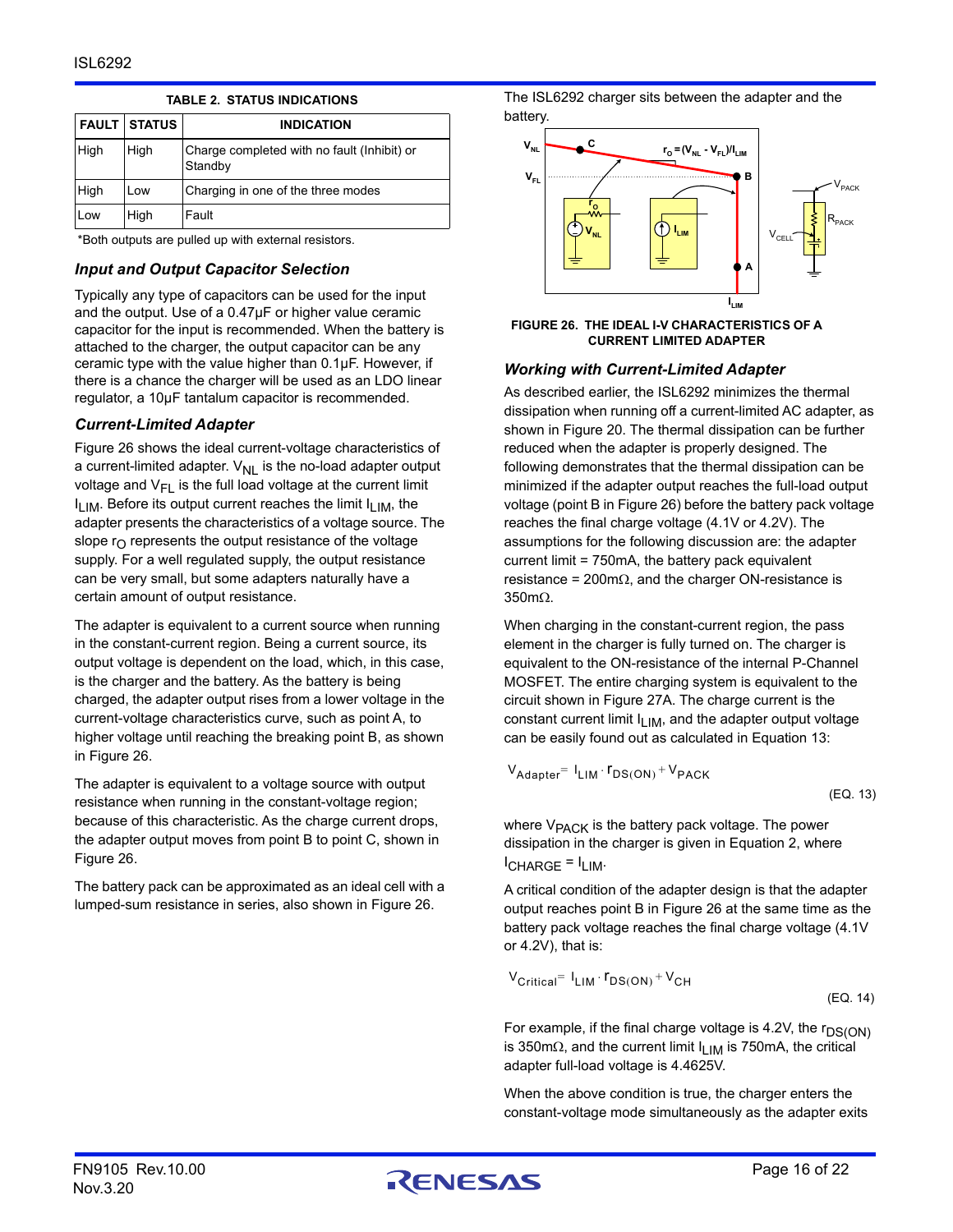the current-limit mode. The equivalent charging system is shown in Figure [27C](#page-16-2). Since the charge current drops at a higher rate in the constant-voltage mode than the increase rate of the adapter voltage, the power dissipation decreases as the charge current decreases. Therefore, the worst case thermal dissipation occurs in the constant-current charge mode. Figure [27A](#page-16-0) shows the I-V curves of the adapter output, the battery

pack voltage and the cell voltage during the charge. The 5.9V no-load voltage is just an example value higher than the fullload voltage. The cell voltage 4.05V uses the assumption that the pack resistance is 200m $\Omega$ . Figure [28A](#page-16-3) illustrates the adapter voltage, battery pack voltage, the charge current and the power dissipation in the charger respectively in the time domain.



#### <span id="page-16-0"></span>**FIGURE 27A. THE EQUIVALENT CIRCUIT IN FIGURE 27B. THE EQUIVALENT CIRCUIT IN FIGURE 27C. THE EQUIVALENT CIRCUIT WHEN THE CONSTANT CURRENT REGION THE RESISTANCE-LIMIT REGION THE PACK VOLTAGE REACHES THE FINAL CHARGE VOLTAGE**

#### **FIGURE 27. THE EQUIVALENT CIRCUIT OF THE CHARGING SYSTEM WORKING WITH CURRENT LIMITED ADAPTERS**

If the battery pack voltage reaches 4.2V (or 4.1V) before the adapter reaches point B in Figure [26](#page-15-0), a voltage step is expected at the adapter output when the pack voltage reaches the final charge voltage. As a result, the charger power dissipation is also expected to have a step rise. This case is shown in Figure [20](#page-10-2) as well as Figure [29C](#page-17-2). Under this condition, the worst case thermal dissipation in the charger happens when the charger enters the constant voltage mode.

If the adapter voltage reaches the full-load voltage before the pack voltage reaches 4.2V (or 4.1V), the charger will experience the resistance-limit situation. In this situation, the ON-resistance of the charger is in series with the adapter output resistance. The equivalent circuit for the resistance-limit region is shown in Figure [27B](#page-16-1). Eventually, the battery pack voltage will reach 4.2V (or 4.1V) because the adapter no-load voltage is higher than 4.2V (or 4.1V), then Figure [27C](#page-16-2) becomes the equivalent circuit until charging ends. In this case, the worst-case thermal dissipation also occurs in the constant-current charge mode. Figure [28B](#page-17-1) shows the I-V curves of the adapter output, the battery pack voltage and the cell voltage for the case  $V_{FL}$  = 4V. In the case, the full-load voltage is lower than the final charge voltage (4.2V), but the charger is still able to fully charge the battery as long as the no-load voltage is above 4.2V. Figure [28B](#page-17-1) illustrates the adapter voltage, battery pack voltage, the charge current and the power dissipation in the charger respectively in the time domain.

Based on the previous discussion, the worst-case power dissipation occurs during the constant-current charge mode if the adapter full-load voltage is lower than the critical voltage given in Equation [14](#page-15-2). Even if that is not true, the power dissipation is still much less than the power dissipation in the traditional linear charger. Figures [30](#page-17-0) and [31](#page-18-0) are scope<span id="page-16-2"></span><span id="page-16-1"></span>captured waveforms to demonstrate the operation with a current-limited adapter.

The waveforms in Figure [30](#page-17-0) are the adapter output voltage (1V/div), the battery voltage (1V/div), and the charge current (200mA/div) respectively. The time scale is 1ks/div. The adapter current is limited to 600mA and the charge current is programmed to 1A. Note that the voltage difference is only approximately 200mV and the adapter voltage tracks the battery voltage in the CC mode. Figure [30](#page-17-0) also shows the resistance-limit mode before entering the CV mode.



<span id="page-16-3"></span>**FIGURE 28A.**

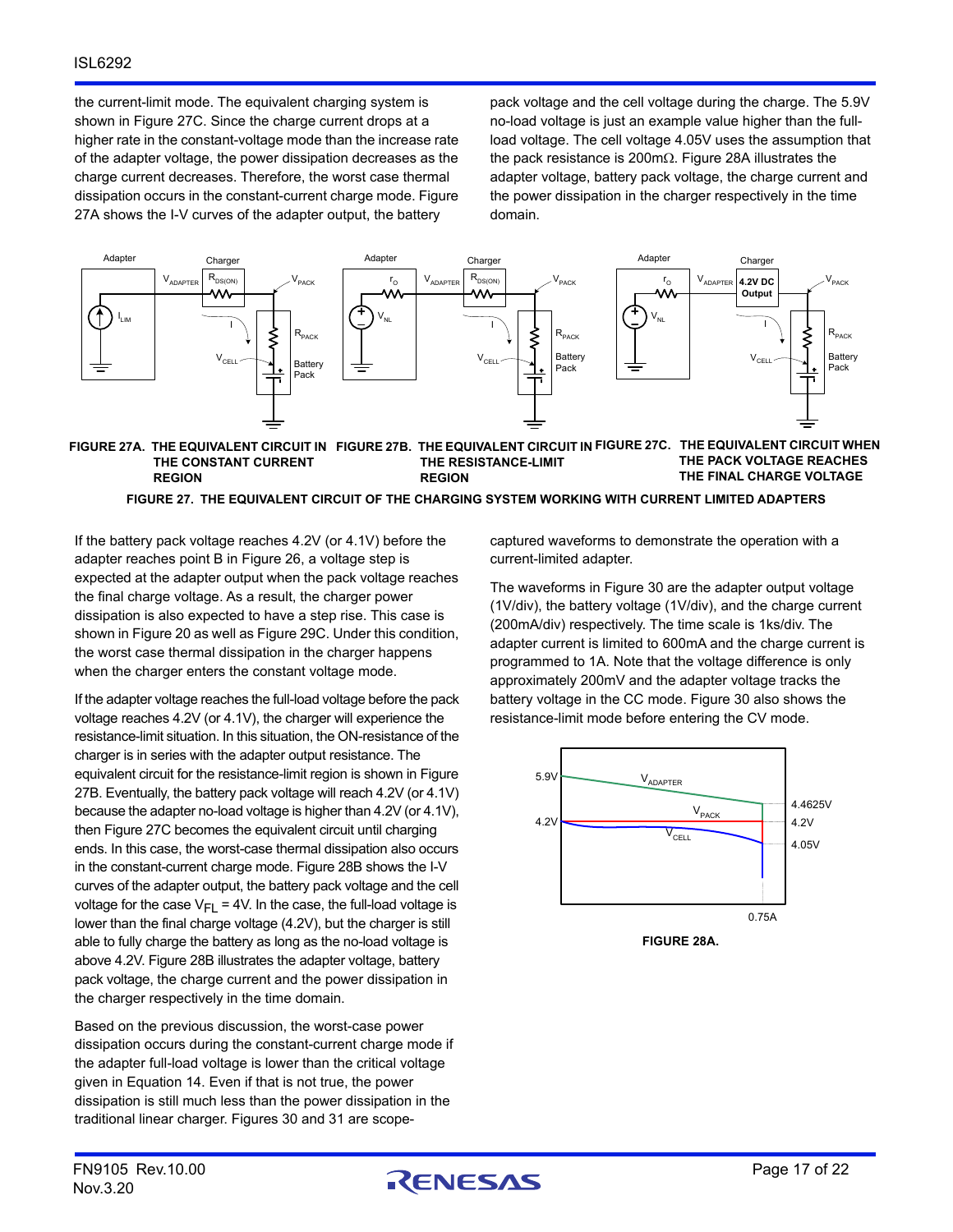

### **FIGURE 28. THE I-V CHARACTERISTICS OF THE CHARGER WITH DIFFERENT CURRENT LIMITED ADAPTERS**

Figure [31](#page-18-0) shows the actual captured waveforms depicted in Figure [29C](#page-17-2). The constant charge current is 750mA. A step in the adapter voltage during the transition from CC mode to CV mode is demonstrated.

<span id="page-17-1"></span>

**FIGURE 29. THE OPERATING CURVES WITH THREE DIFFERENT CURRENT LIMITED ADAPTERS**

## *IREF Programming Using Current-Limited Adapter*

The ISL6292 has 10% tolerance for the charge current. Typically the current-limited adapter also has 10% tolerance. In order to guarantee proper operation, it is recommended that the nominal charge current be programmed **at least 30% higher** than the nominal current limit of the adapter.

## *Board Layout Recommendations*

The ISL6292 internal thermal foldback function limits the charge current when the internal temperature reaches approximately +100°C. In order to maximize the current capability, it is very important that the exposed pad under the package is properly soldered to the board and is connected to other layers through thermal vias. More thermal vias and more copper attached to the exposed pad usually result in better thermal performance. On the other hand, the number of vias is limited by the size of the pad. The exposed pads for the 5x5 and 4x4 QFN packages are able to have 9 and 5 vias respectively. The 3x3 DFN package allows 8 vias be placed in two rows. Since the pins on the 3x3 DFN package are on only two sides, as much top layer copper as possible should be connected to the exposed pad to minimize the thermal impedance. Refer to the ISL6292 evaluation boards for layout examples.

<span id="page-17-2"></span>

<span id="page-17-0"></span>**FIGURE 30. SCOPE CAPTURED WAVEFORMS SHOWING THE THREE MODES**

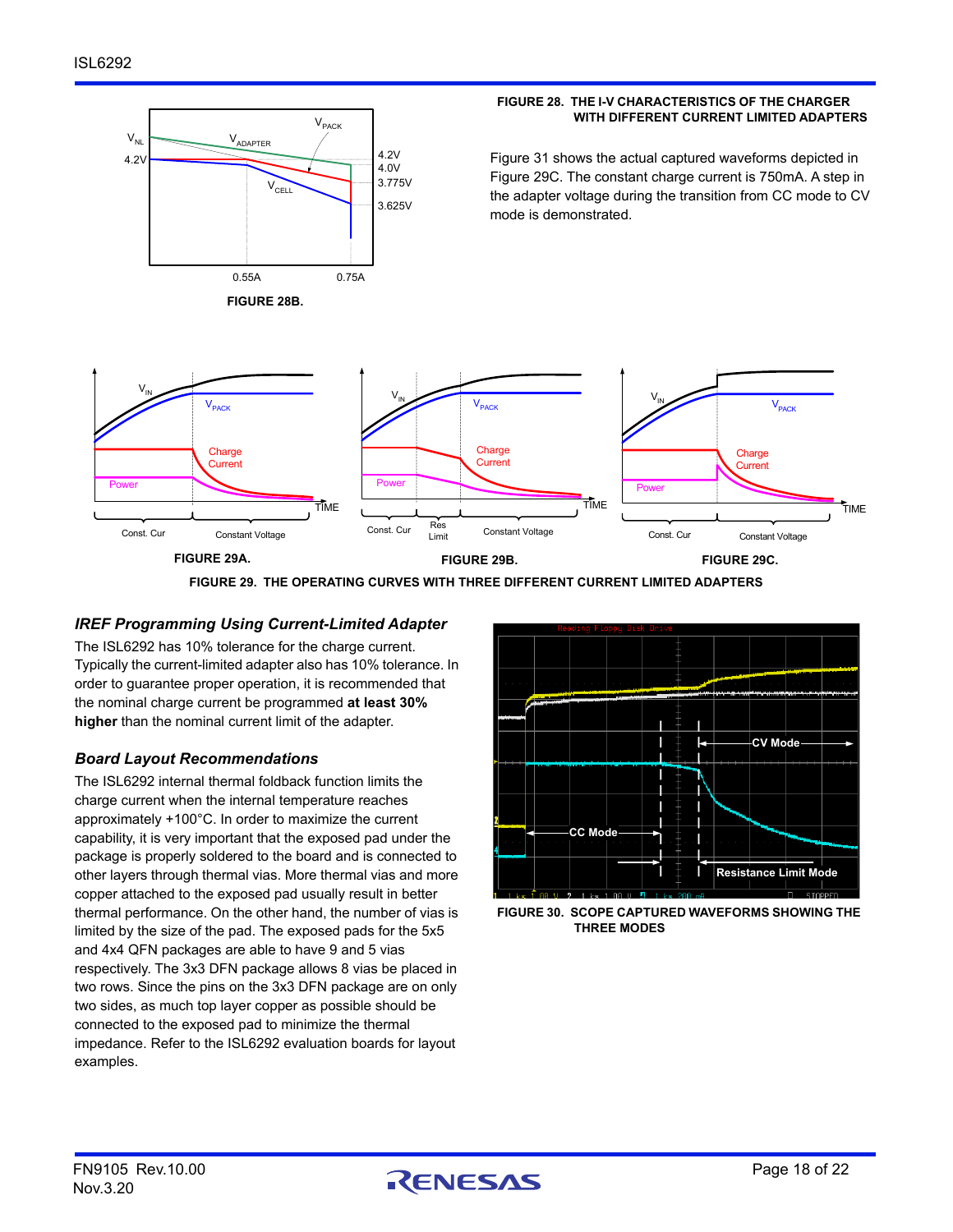

<span id="page-18-0"></span>**FIGURE 31. SCOPE CAPTURED WAVEFORMS SHOWING THE CASE THAT THE FULL-LOAD ADAPTER VOLTAGE IS HIGHER THAN THE CRITICAL VOLTAGE**

## *Revision History*

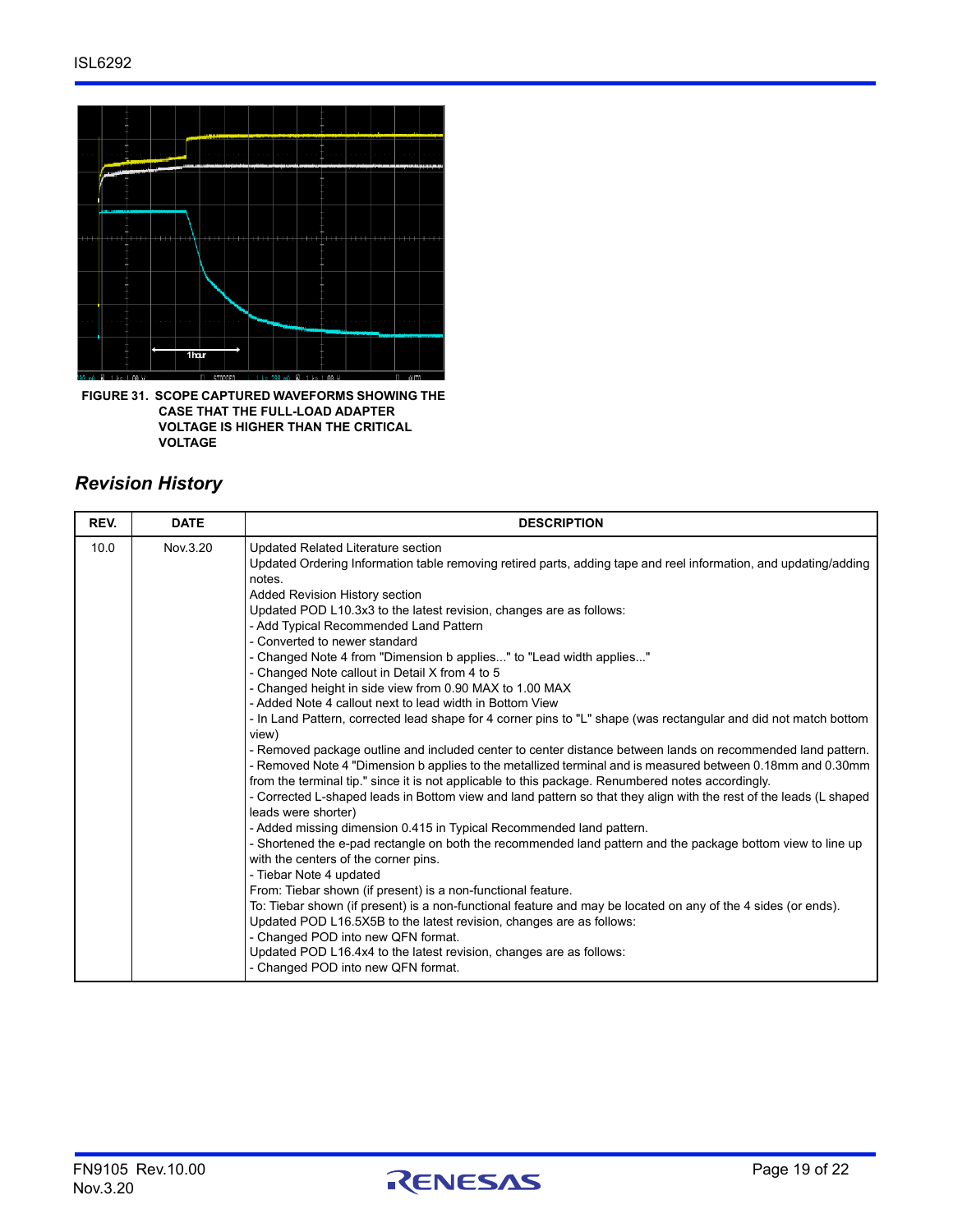## *Package Outline Drawings*

For the most recent package outline drawing, see [L10.3x3](https://www.renesas.com/package-image/pdf/outdrawing/l10.3x3.pdf).

L10.3x3 10 Lead Dual Flat Package (DFN) Rev 11, 3/15



**TYPICAL RECOMMENDED LAND PATTERN**

#### **NOTES:**

- **Dimensions in ( ) for Reference Only. 1. Dimensions are in millimeters.**
- **Dimensioning and tolerancing conform to ASME Y14.5m-1994. 2.**
- **Unless otherwise specified, tolerance : Decimal ± 0.05 3.**
- **4. Tiebar shown (if present) is a non-functional feature and may be located on any of the 4 sides (or ends).**
- **located within the zone indicated. The pin #1 identifier may be The configuration of the pin #1 identifier is optional, but must be 5. either a mold or mark feature.**

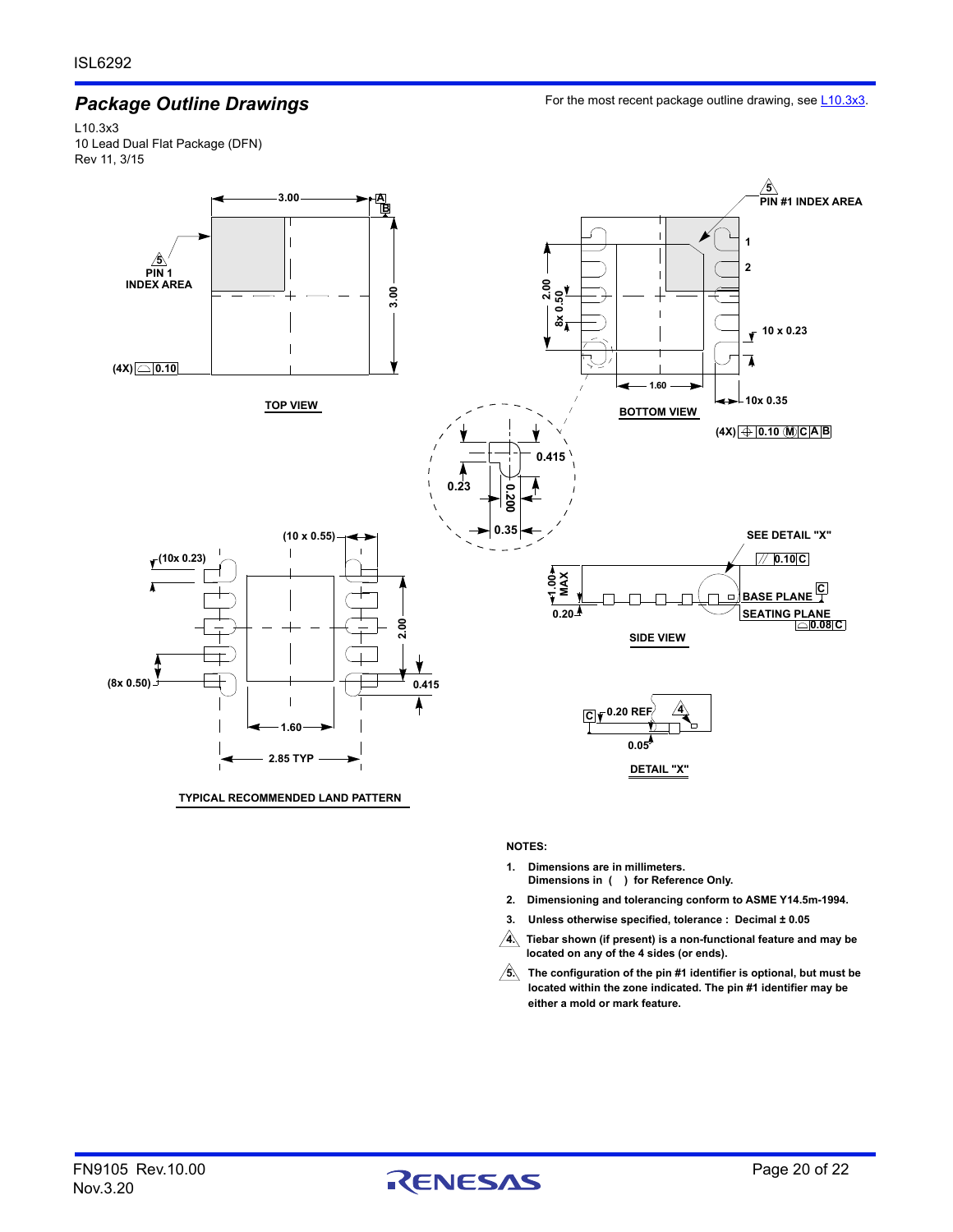L16.4x4 16 Lead Quad Flat No-Lead Plastic Package

For the most recent package outline drawing, see [L16.4x4](https://www.renesas.com/package-image/pdf/outdrawing/l16.4x4.pdf).

Rev 6, 02/08



NOTES:

- Dimensions in ( ) for Reference Only. 1. Dimensions are in millimeters.
- 2. Dimensioning and tolerancing conform to AMSE Y14.5m-1994.
- Unless otherwise specified, tolerance : Decimal ± 0.05 3.
- between 0.15mm and 0.30mm from the terminal tip. 4. Dimension b applies to the metallized terminal and is measured
- Tiebar shown (if present) is a non-functional feature. 5.
- located within the zone indicated. The pin #1 identifier may be The configuration of the pin #1 identifier is optional, but must be 6. either a mold or mark feature.